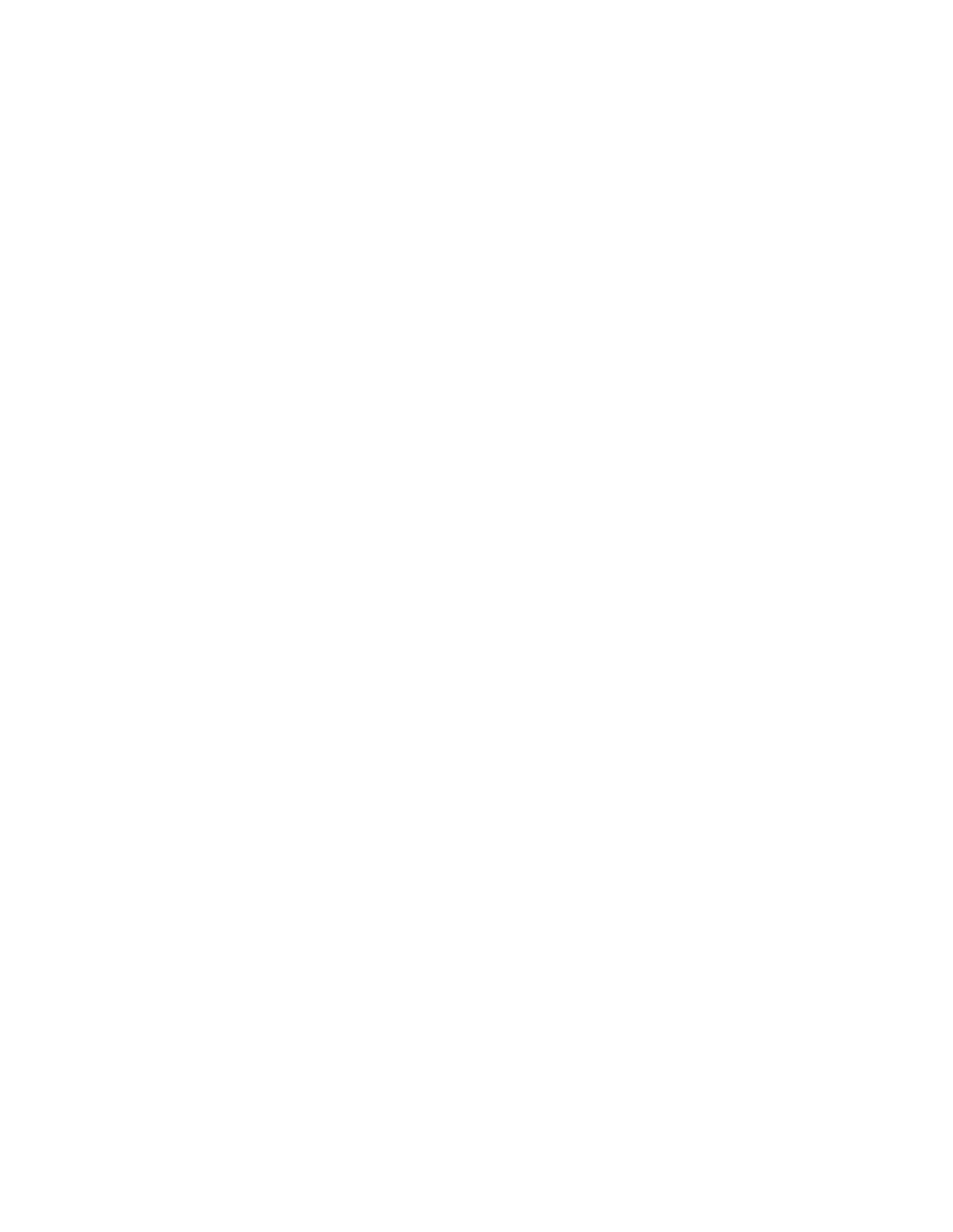# **BILL 42**

# 2008

# **HEALTH GOVERNANCE TRANSITION ACT**

*(Assented to , 2008)* 

# *Table of Contents*

- **1** Dissolution of AADAC and Alberta Cancer Board
- **2** Severance and termination pay
- **3** Winding-up orders
- **4** Transitional regulations
- **5** Repeals
- **6** Amends SA 2006 cA-14.2
- **7** Amends RSA 2000 cR-10
- **8 25** Consequential amendments
	- **26** Coming into force

HER MAJESTY, by and with the advice and consent of the Legislative Assembly of Alberta, enacts as follows:

# **Dissolution of AADAC and Alberta Cancer Board**

**1(1)** The Alberta Alcohol and Drug Abuse Commission is dissolved.

**(2)** The Alberta Cancer Board is dissolved.

# **Severance and termination pay**

**2(1)** In this section, "change in governance or restructuring" with respect to the Alberta Cancer Board, the Alberta Alcohol and Drug Abuse Commission or the Alberta Mental Health Board includes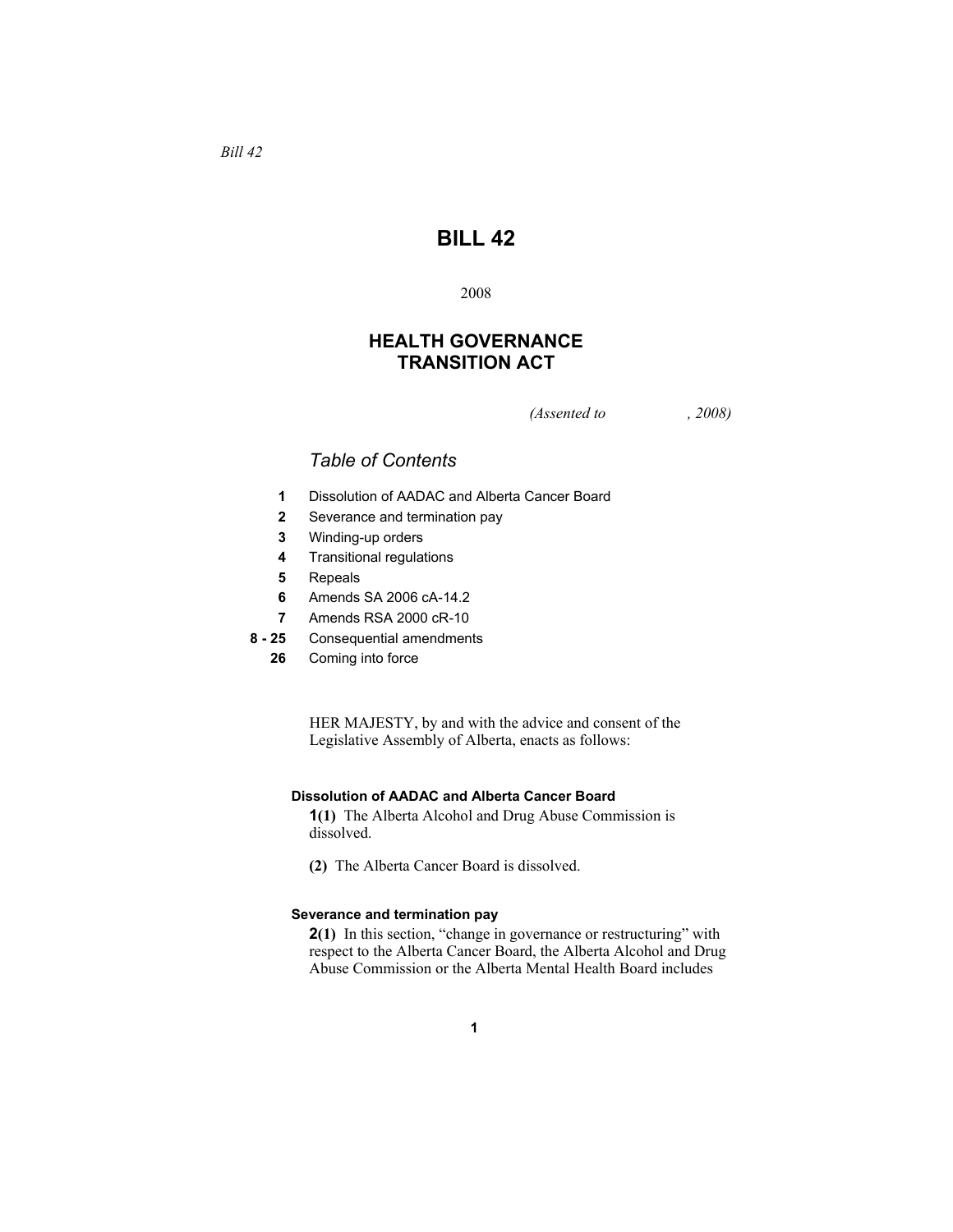- (a) the dissolution of the Alberta Cancer Board, the Alberta Alcohol and Drug Abuse Commission or the Alberta Mental Health Board, and
- (b) a transfer of the responsibility for all or part of the operations of the Alberta Cancer Board, the Alberta Alcohol and Drug Abuse Commission or the Alberta Mental Health Board to another entity.

**(2)** This section applies only in respect of employees who are not represented by a bargaining agent.

**(3)** Notwithstanding any other enactment or the terms of an employment contract, no employee of the Alberta Cancer Board, the Alberta Alcohol and Drug Abuse Commission or the Alberta Mental Health Board is entitled to severance pay or termination pay or other compensation if the employee's position is substantially the same after the change in governance or restructuring as it was before the change in governance or restructuring.

**(4)** Nothing in this section precludes an employer from voluntarily giving an employee or former employee severance pay or termination pay or other compensation.

#### **Winding-up orders**

**3(1)** The Minister may by order, subject to the regulations,

- (a) provide for the winding-up of the affairs of the Alberta Alcohol and Drug Abuse Commission and the Alberta Cancer Board;
- (b) provide for the transition of any of the powers, duties and functions previously carried out by the Alberta Alcohol and Drug Abuse Commission and the Alberta Cancer Board;
- (c) transfer the assets of the Alberta Alcohol and Drug Abuse Commission and the Alberta Cancer Board;
- (d) transfer the obligations and liabilities of the Alberta Alcohol and Drug Abuse Commission or the Alberta Cancer Board;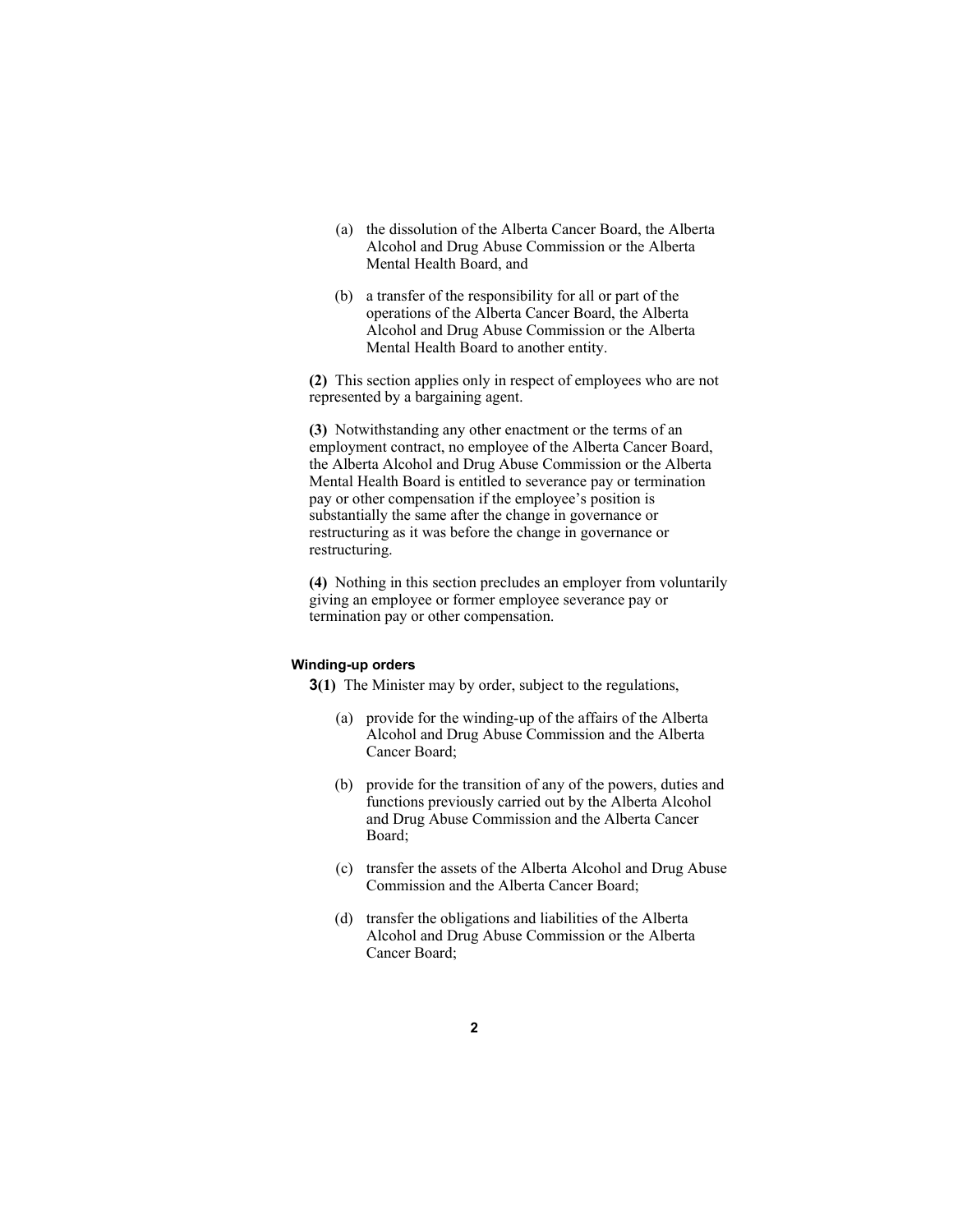- (e) determine by or against which entity any civil, criminal or administrative action or proceeding pending by or against the Alberta Alcohol and Drug Abuse Commission or the Alberta Cancer Board is to be continued;
- (f) determine in favour of or against which entity any ruling, order or judgment in favour of or against the Alberta Alcohol and Drug Abuse Commission or the Alberta Cancer Board is to be enforced.

**(2)** An order under subsection (1) may contain any provisions the Minister considers necessary to protect the interests of creditors.

**(3)** The Minister may from time to time give any directions the Minister considers appropriate concerning the winding-up of the affairs of the Alberta Alcohol and Drug Abuse Commission or the Alberta Cancer Board.

**(4)** An order made under this section may be made retroactive to the extent set out in the order.

**(5)** The *Regulations Act* does not apply to an order under this section.

#### **Transitional regulations**

**4(1)** The Lieutenant Governor in Council may make regulations

- (a) respecting the transition
	- (i) of any of the powers, duties and functions of the Alberta Alcohol and Drug Abuse Commission and the Alberta Cancer Board, and
	- (ii) of any other matters relating to the dissolution of the Alberta Alcohol and Drug Abuse Commission and the Alberta Cancer Board and the repeal of the *Alberta Alcohol and Drug Abuse Act* and the *Cancer Programs Act*;
- (b) to remedy any confusion, difficulty, inconsistency or impossibility resulting from the dissolution of the Alberta Alcohol and Drug Abuse Commission and the Alberta Cancer Board and the repeal of the *Alberta Alcohol and Drug Abuse Act* and the *Cancer Programs Act*.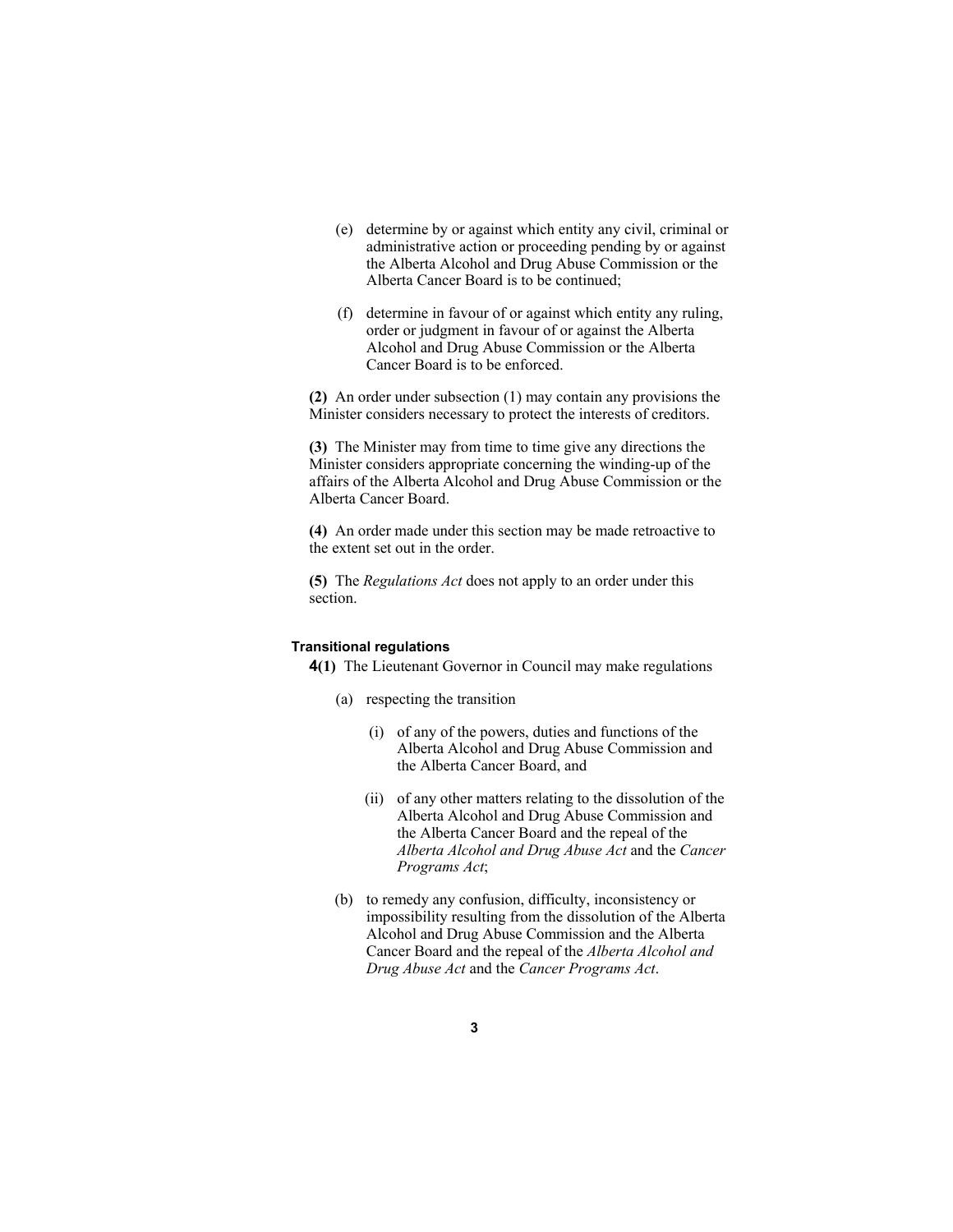**(2)** A regulation made under subsection (1) may be made retroactive to the extent set out in the regulation.

**(3)** A regulation made under subsection (1) is repealed on the earlier of

- (a) the coming into force of a regulation that repeals the regulation made under subsection (1);
- (b) 2 years after the regulation comes into force.

**(4)** The repeal of a regulation under subsection (3) does not affect anything done, incurred or acquired under the authority of the regulation before the repeal of the regulation.

#### **Repeals**

**5(1) The** *Alberta Alcohol and Drug Abuse Act***, RSA 2000 cA-38, is repealed**.

**(2) The** *Cancer Programs Act***, RSA 2000 cC-2, is repealed**.

**(3)** The Alberta Cancer Foundation established under the *Cancer Programs Act*, RSA 2000 cC-2, is continued and is deemed to be a foundation established by a regional health authority under section 23(1)(n) of the *Regional Health Authorities Act*.

#### **Amends SA 2006 cA-14.2**

**6(1) The** *Alberta Cancer Prevention Legacy Act* **is amended by this section**.

- **(2) Section 1(a) is repealed**.
- **(3) Section 4 is repealed and the following is substituted**:

#### **Plan and budget**

**4(1)** A person designated by the Minister shall, in consultation with the Minister and other persons the Minister considers appropriate, develop an annual plan and budget to carry out the purposes of this Act.

**(2)** On or before a date determined by the Minister in each year, the person designated under subsection (1) shall submit to the Minister, for the Minister's approval, an annual plan and budget.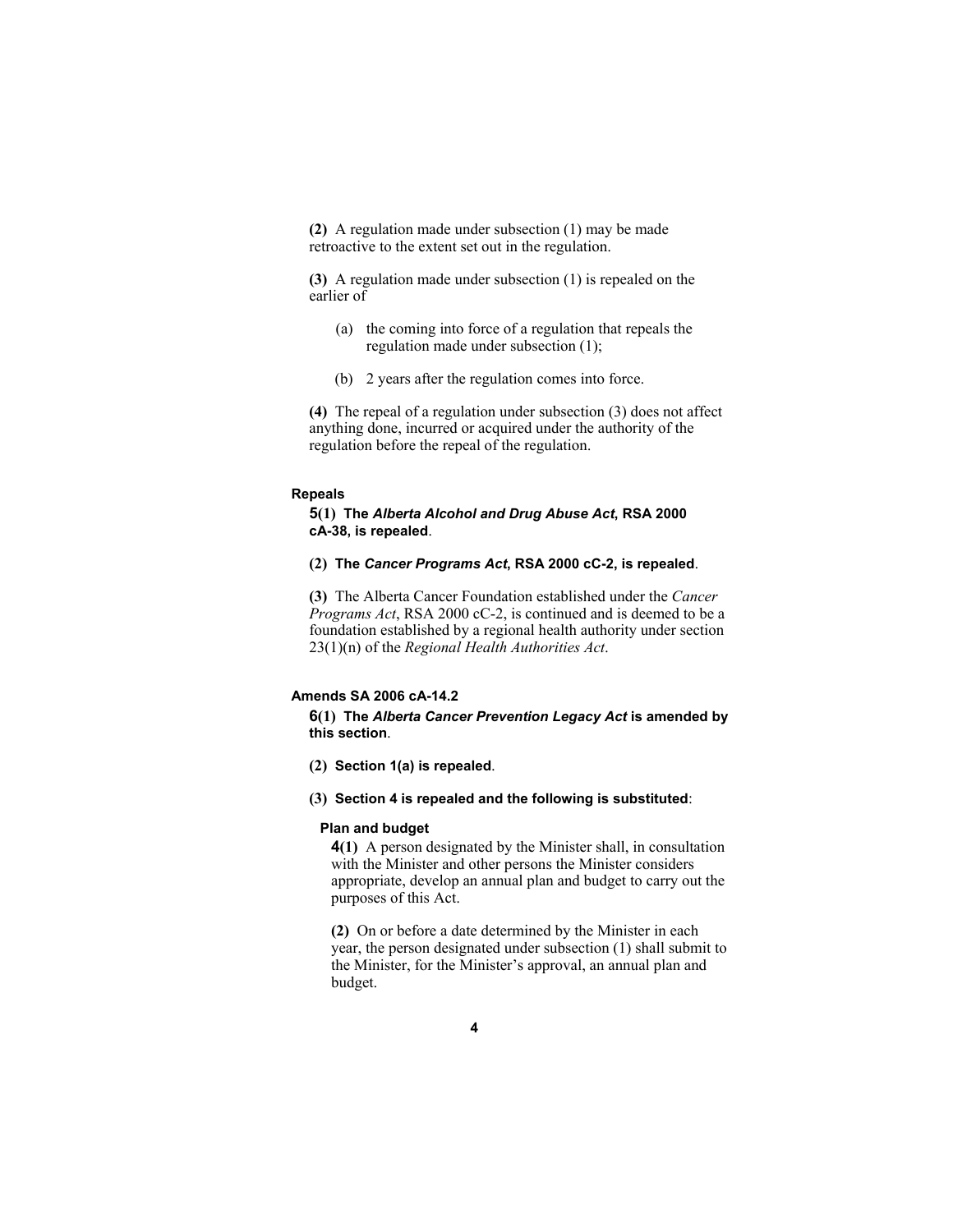# **Explanatory Notes**

**6** Amends chapter A-14.2 of the Statutes of Alberta, 2006. Sections 1(a), 4 and 6(3) presently read:

*1 In this Act,* 

 *(a) "Board" means the Alberta Cancer Board;* 

*4(1) The Board shall, in consultation with the Minister, regional health authorities and other persons the Minister considers appropriate, develop an annual plan and budget to carry out the purposes of this Act.* 

*(2) On or before a date determined by the Minister in each year, the Board shall submit to the Minister, for the Minister's approval, its annual plan and budget.*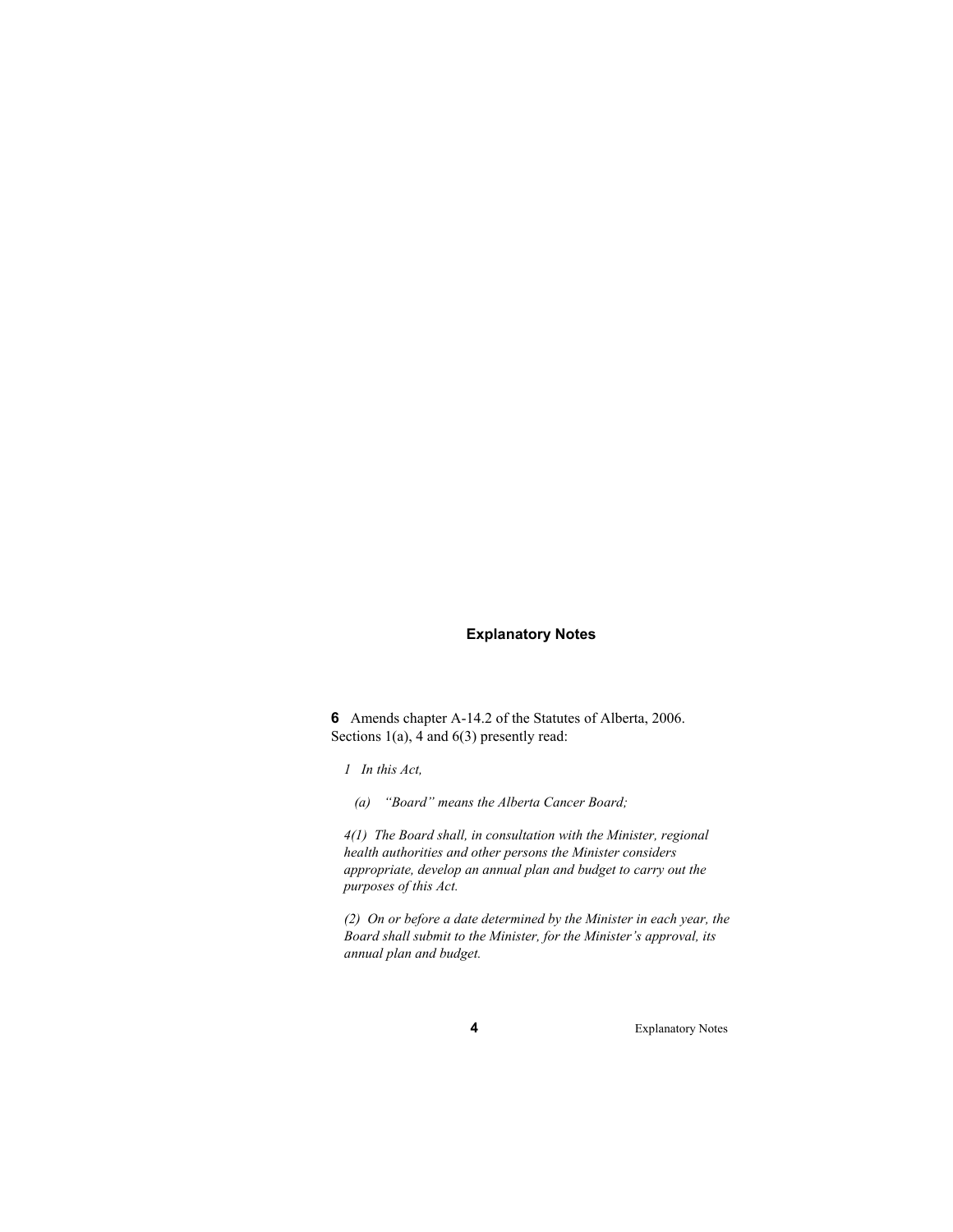#### **(4) Section 6(3) is repealed and the following is substituted**:

**(3)** Money expended under this section may be paid to any person the Minister determines.

#### **Amends RSA 2000 cR-10**

**7(1) The** *Regional Health Authorities Act* **is amended by this section**.

- **(2) Section 1 is amended**
	- **(a) by repealing clause (b)(ii)**;
	- **(b) in clause (c) by striking out** ", other than the Alberta Cancer Board".
- **(3) The following is added after section 11**:

#### **Cancer registry**

**11.1(1)** The cancer registry established under the *Cancer Programs Act*, RSA 2000 cC-2, is continued in accordance with the regulations.

**(2)** Section 24 of the *Hospitals Act* does not apply to information in the cancer registry.

- **(3)** If there is an inconsistency or conflict between
	- (a) this section or a regulation made under this section, and
	- (b) the *Health Information Act*,

this section or the regulation, as the case may be, prevails.

**(4)** If a physician or a person responsible for a laboratory is required to provide information under this section, no action or other proceeding for damages lies against the physician or person responsible for a laboratory for providing the information.

- **(5)** The Lieutenant Governor in Council may make regulations
	- (a) respecting the continuation and operation of the cancer registry, including the purpose of the registry;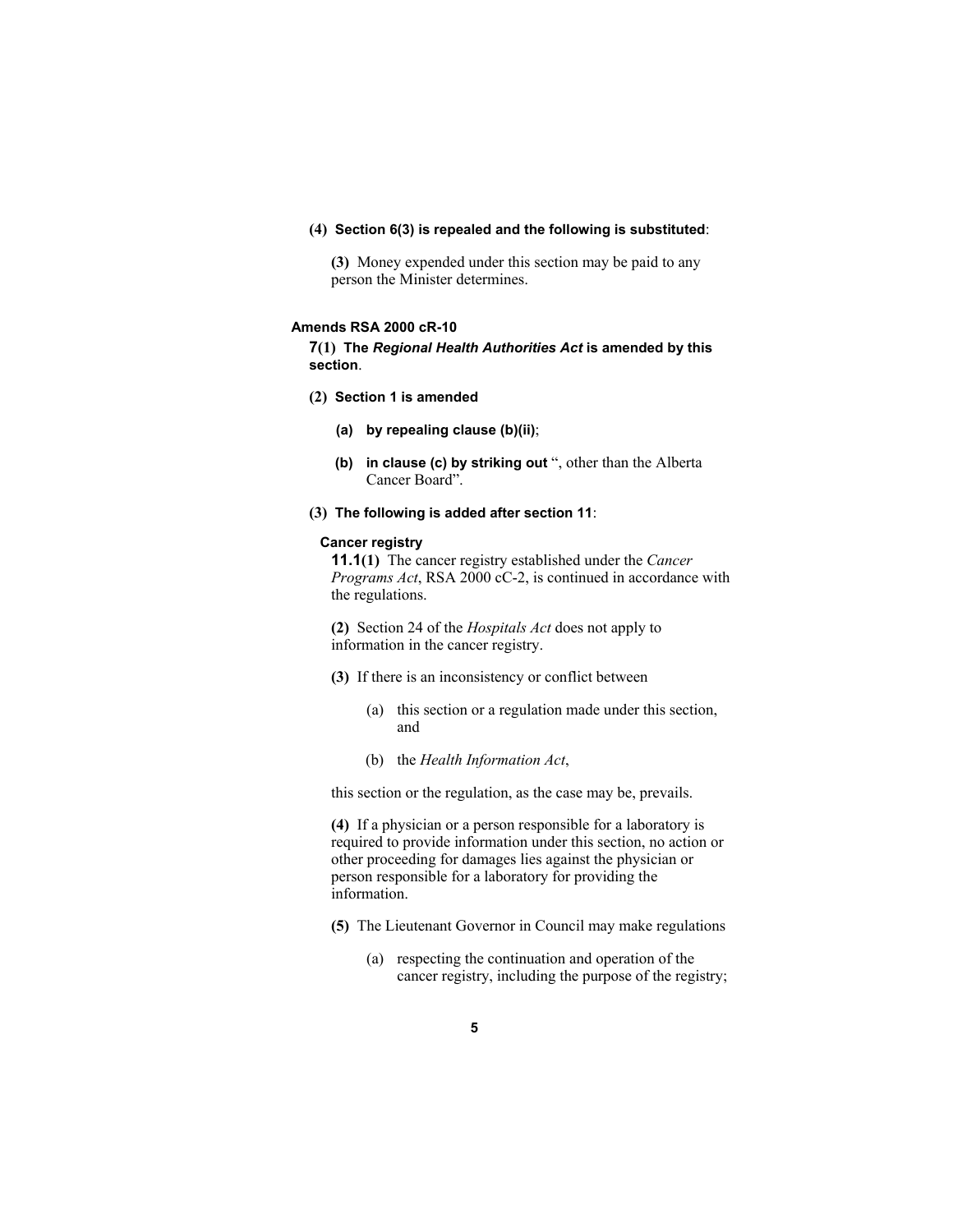*6(3) Money expended under this section may be paid to the Board and any other person the Minister determines.* 

**7** Amends chapter R-10 of the Revised Statutes of Alberta 2000. Sections 1(b) and (c) and 23 presently read in part:

- *1 In this Act,*
- *(b) "existing health authority" means* 
	- *(i) an existing non-regional health authority, and*
	- *(ii) the Alberta Cancer Board;*
- *(c) "existing non-regional health authority" means the board of any approved hospital, other than the Alberta Cancer Board;*
- *23(1) The Lieutenant Governor in Council may make regulations*

*(2) The Lieutenant Governor in Council may make regulations providing for the continuance of* 

- *(a) existing foundations established under the Hospitals Act in cases where the order or enactment establishing the hospital board is rescinded or repealed and the hospital is located in a health region under this Act,*
- *(b) existing foundations established by a board under the Provincial General Hospitals Act, RSA 1980 cP-21, in cases where the board under that Act is wound up under section 1.1 of that Act,*
- *(c) the Alberta Hospital Edmonton Foundation revived under section 4 of the Health Statutes Amendment Act, 1996, or*
- *(d) the University Hospitals Foundation, where the University Hospitals Foundation Act, RSA 1980 cU-9, is repealed.*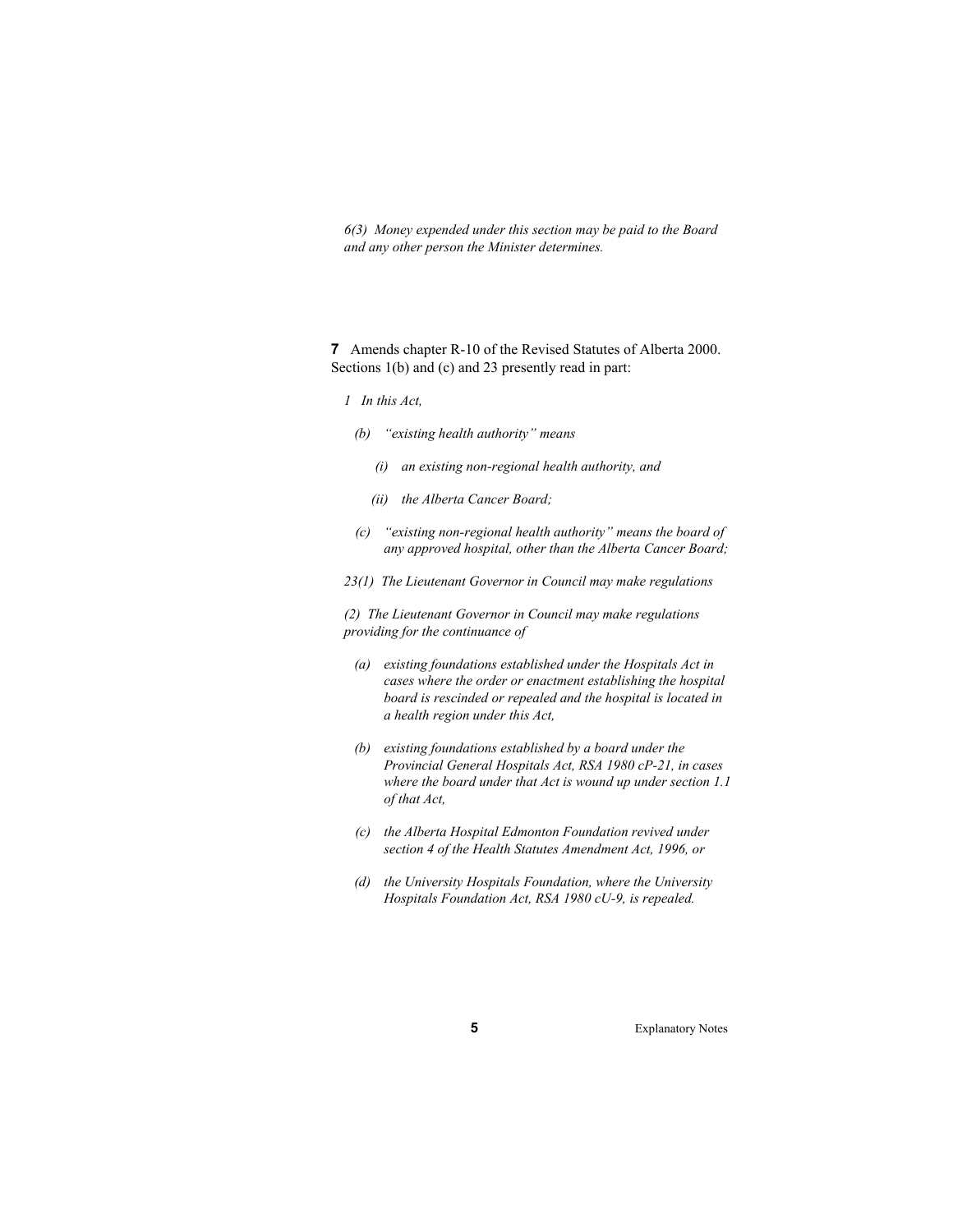- (b) respecting the information that may be included in the registry;
- (c) prescribing a list of cancers or adopting, in whole or in part, a published list of cancers as reportable cancers;
- (d) respecting the information that is required to be provided to a regional health authority for the purpose of the registry;
- (e) respecting who is required to provide information for the purpose of the registry;
- (f) respecting the use and disclosure of information in the registry;
- (g) providing with respect to any provision of the regulations that its contravention constitutes an offence and prescribing penalties, including imprisonment, in respect of any such offence.

#### **(4) Section 23 is amended**

- **(a) in subsection (1) by adding the following after clause (r)**:
	- (s) respecting the drugs that a regional health authority may provide for the treatment of cancer.

# **(b) in subsection (2) by adding the following after clause (a)**:

(a.1) the Alberta Cancer Foundation established under the *Cancer Programs Act*, RSA 2000 cC-2,

### **Consequential Amendments**

#### **Amends RSA 2000 cA-18**

**8 The** *Alberta Evidence Act* **is amended by repealing section 9(1)(b)(i)(B) and (C).**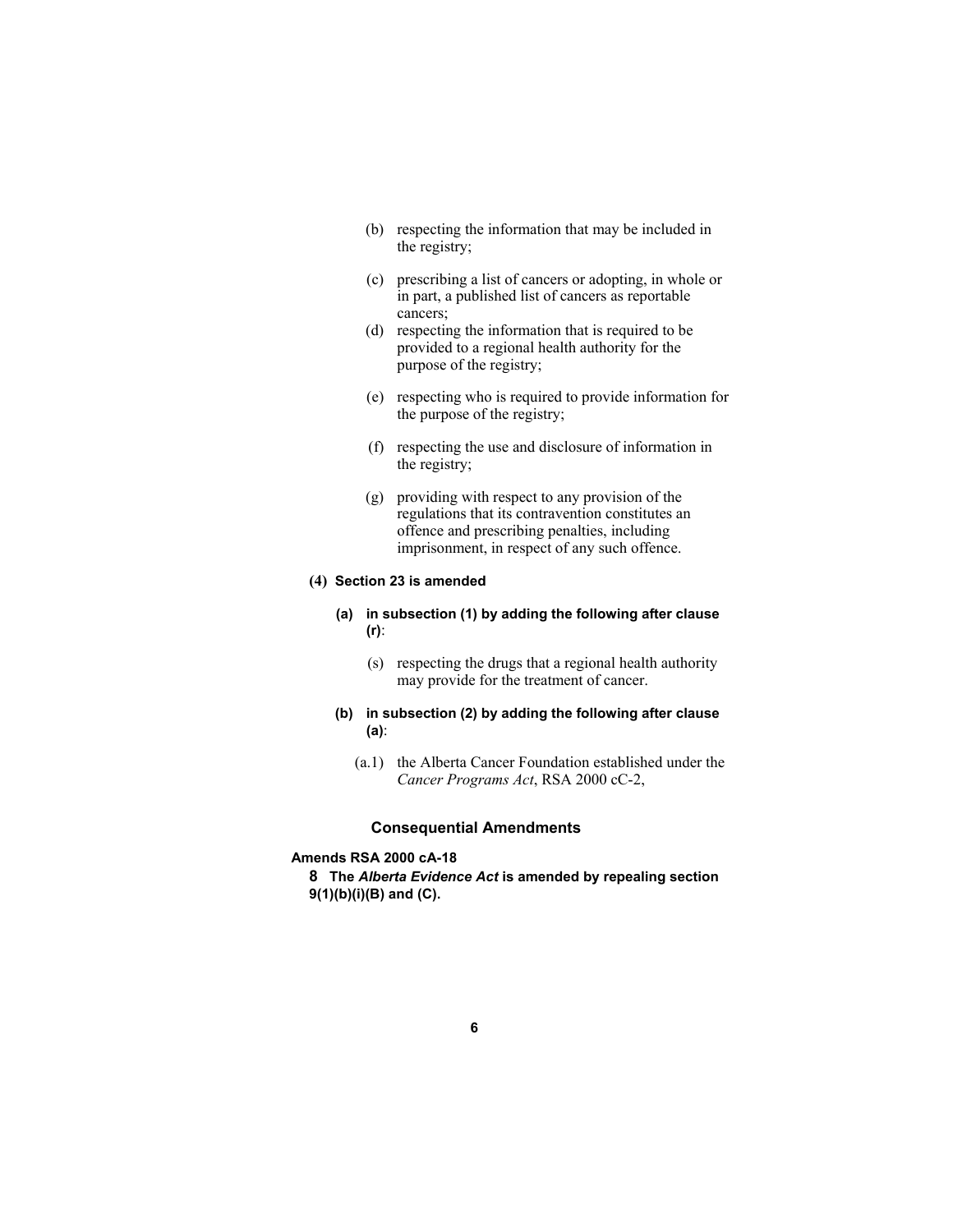**8** Amends chapter A-18 of the Revised Statutes of Alberta 2000. Section 9(1)(b) presently reads:

*9(1) In this section,* 

 *(b) "quality assurance committee" means a committee, commission, council or other body that has as its primary*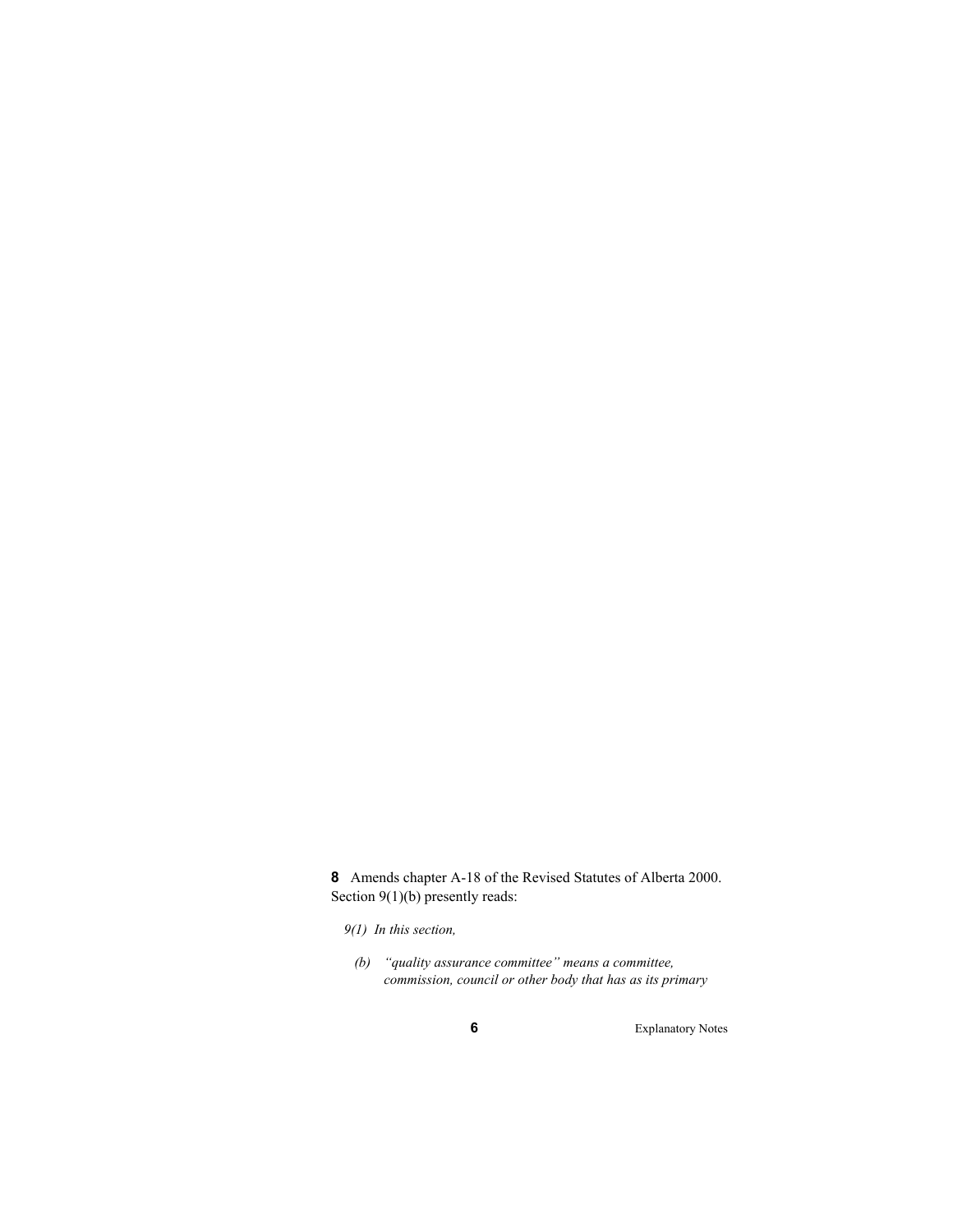**Amends RSA 2000 cA-20** 

**9(1) The** *Alberta Health Care Insurance Act* **is amended by this section**.

**(2) Section 22(5) is amended by striking out** "the Alberta Cancer Board,".

**(3) Section 44(1)(a) is repealed**.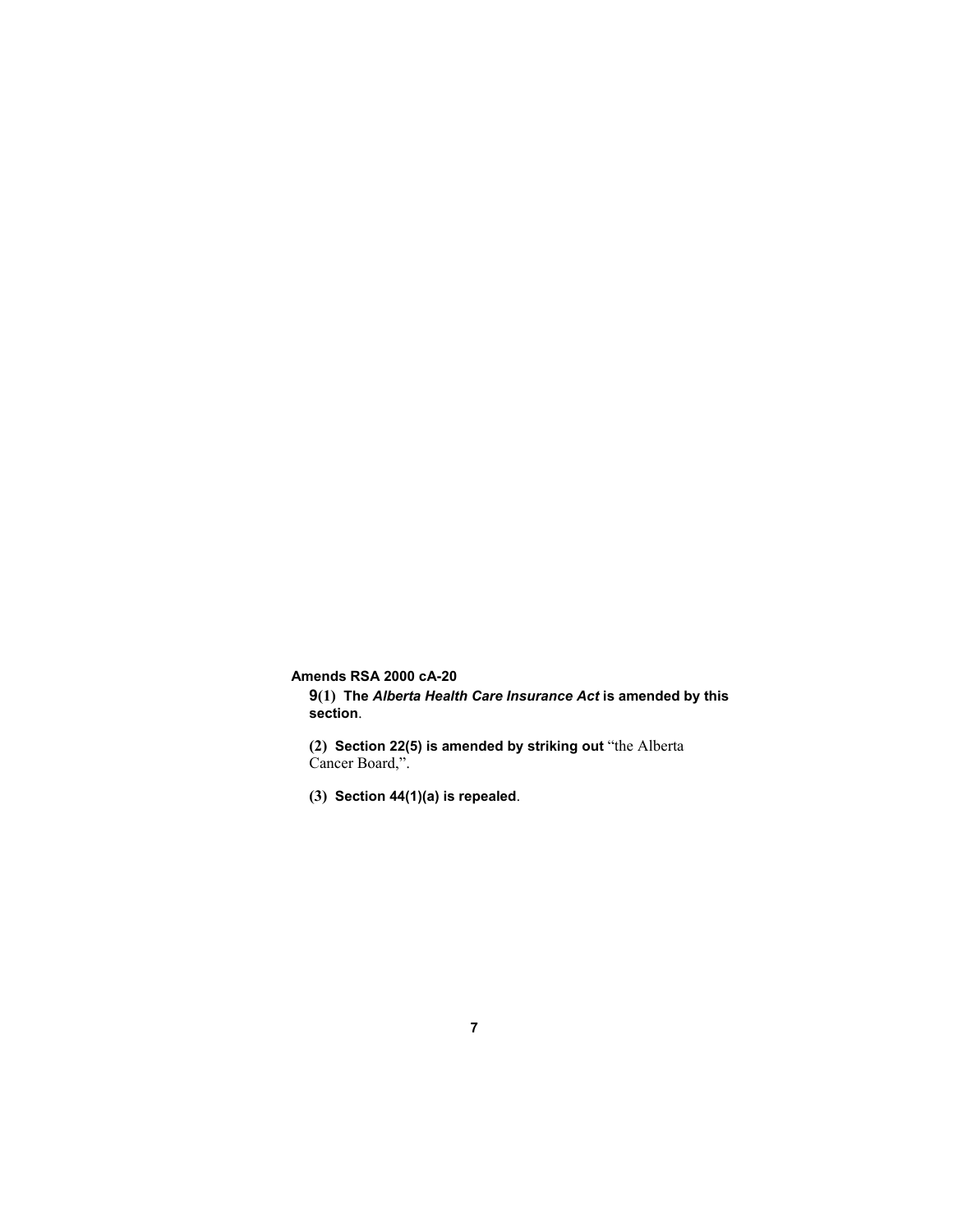*purpose the carrying out of quality assurance activities and that is* 

- *(i) appointed by* 
	- *(A) a regional health authority,*
	- *(B) the Alberta Cancer Board,*
	- *(C) the Alberta Mental Health Board,*
	- *(D) the board of an approved hospital under the Hospitals Act, or*
	- *(E) the operator of a nursing home,*
- *(ii) established by or under another enactment of Alberta, or*
- *(iii) designated by an order of the Minister of Health and Wellness as a quality assurance committee for the purposes of this section,*

 *but does not include a committee whose purpose, under legislation governing a profession or occupation, is to review the practice of or to deal with complaints respecting the conduct of a person practising a profession or occupation;* 

**9** Amends chapter A-20 of the Revised Statutes of Alberta 2000. Sections 22(5) and 44(1) presently read:

*(5) The Minister or a person employed in the administration of this Act and authorized by the Minister may disclose information pertaining to the date on which health services were provided and a description of those services, the name and address of the person who provided the services, the benefits paid for those services and the person to whom they were paid, the name and address of the person to whom the services were provided and any other information pertaining to the nature of the health services provided, to the Alberta Cancer Board, The Workers' Compensation Board, a director under the Child, Youth and Family Enhancement Act, the Sexually Transmitted Disease Control Unit of the Department of Health and Wellness, or the Director of Medical Services appointed under the Occupational Health and Safety Act, if*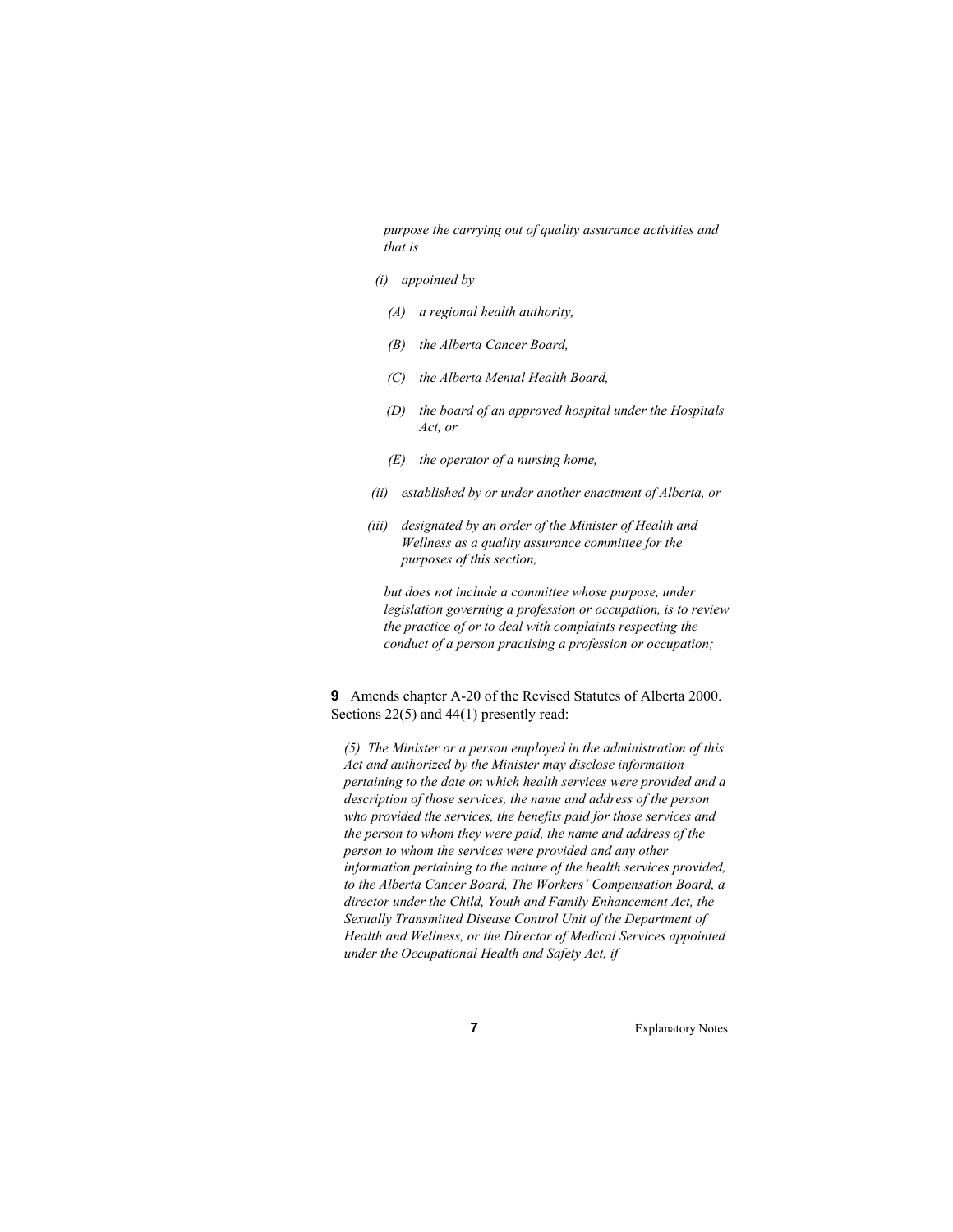**Amends RSA 2000 cA-43** 

**10 The** *Arbitration Act* **is amended by repealing section 2(3)(b).**

**Amends RSA 2000 cC-12** 

**11 The** *Child, Youth and Family Enhancement Act* **is amended in section 109**

- **(a) by repealing subsection (1)(a)**;
- **(b) in subsection (3) by striking out** "the *Alcohol and Drug Abuse Act*,".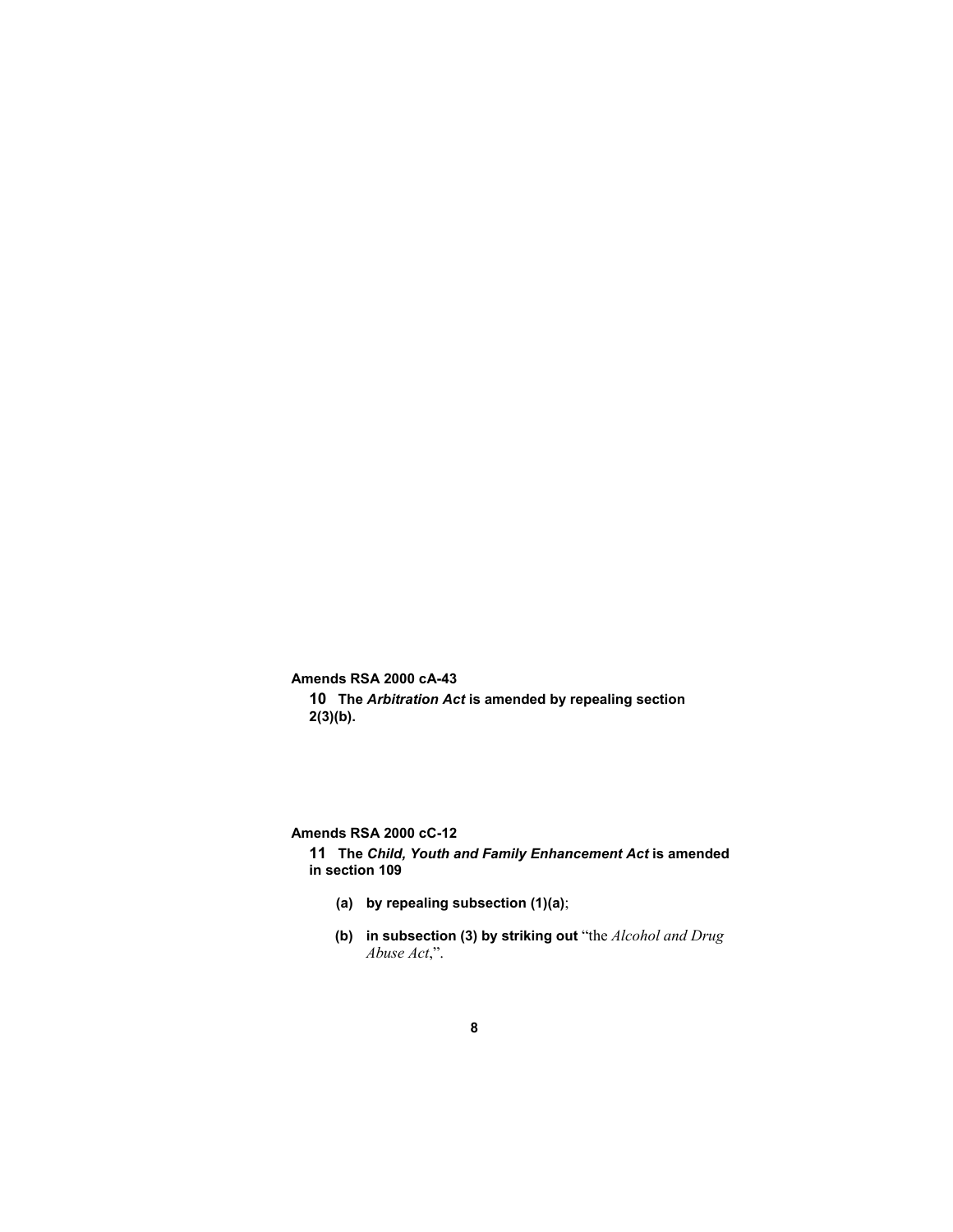- *(a) a member or officers of the Board, a director under the Child, Youth and Family Enhancement Act, or an officer of the Unit, or the Director of Medical Services, as the case may be, makes a written request for it, and*
- *(b) the information required is necessary and relevant to a matter being dealt with by the Board, a director under the Child, Youth and Family Enhancement Act, an officer of the Unit or the Director of Medical Services.*

*44(1) A resident who is entitled to benefits under this Act is also entitled to receive, without charge, insured services that are provided under* 

- *(a) the Cancer Programs Act;*
- *(b) the Mental Health Act;*
- *(c) the Public Health Act;*
- *(d) any other Act under which insured services are provided,*

*notwithstanding any provision of those Acts or the regulations under them that provide requirements as to residence in Alberta that are inconsistent with or more onerous than the requirements as to residence under the Plan.* 

**10** Amends chapter A-43 of the Revised Statutes of Alberta 2000. Section 2(3)(b) presently reads:

*(3) This Act does not apply to an arbitration authorized or required under any of the following:* 

 *(b) Cancer Programs Act;* 

**11** Amends chapter C-12 of the Revised Statutes of Alberta 2000. Section  $109(1)(a)$  and (3) presently read:

*109(1) Notwithstanding Part XXII of the Criminal Code (Canada), the Court may issue a subpoena requiring* 

 *(a) the Commission under the Alcohol and Drug Abuse Act or the Commissioner's designate,*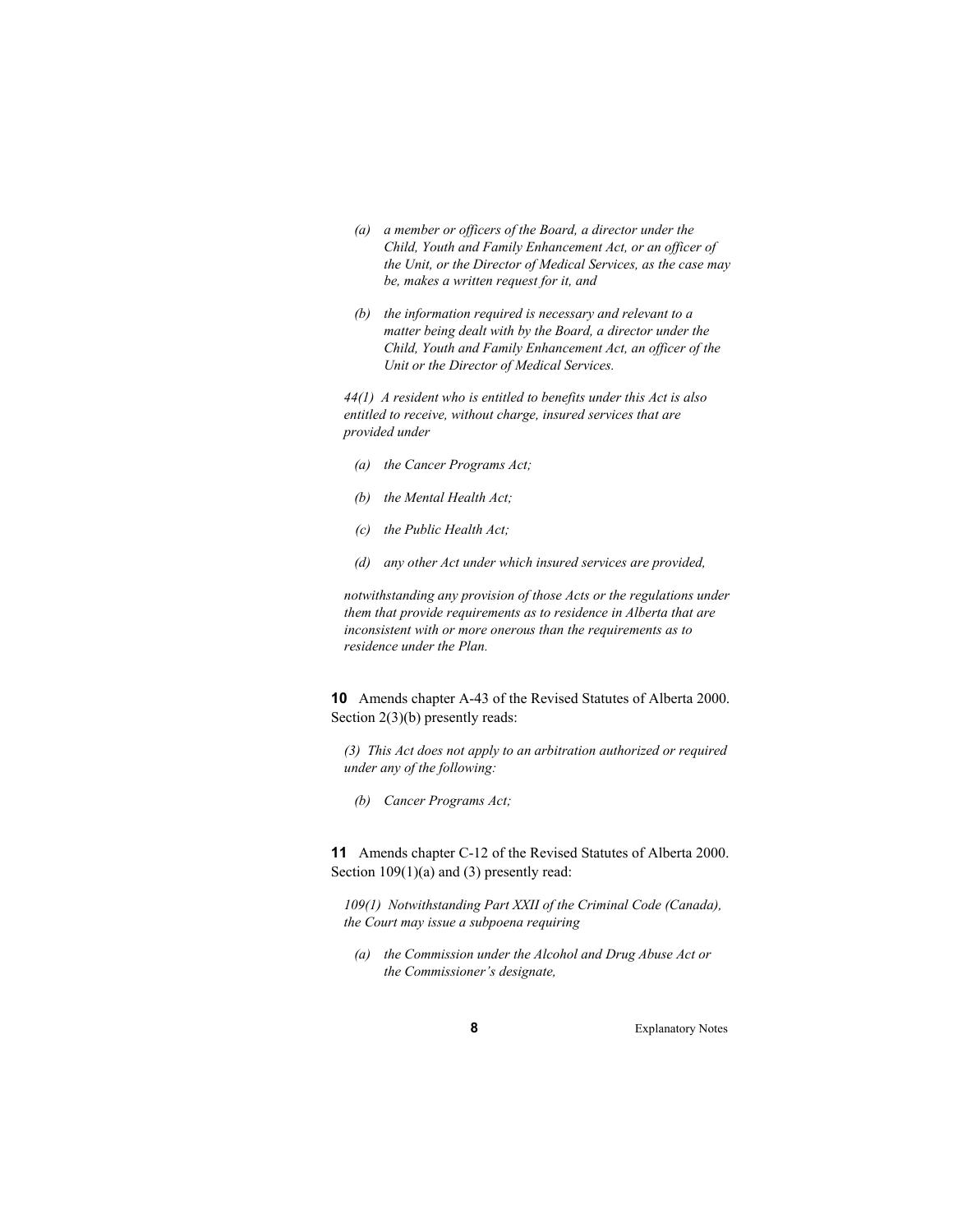**Amends RSA 2000 cC-23** 

**12 The** *Conflicts of Interest Act* **is amended in Part 3 of the Schedule by striking out** "Alberta Cancer Board".

**Amends RSA 2000 cF-12** 

**13 The** *Financial Administration Act* **is amended in section** 

**2(5) by adding** "or" **at the end of clause (j) and repealing clause (k).**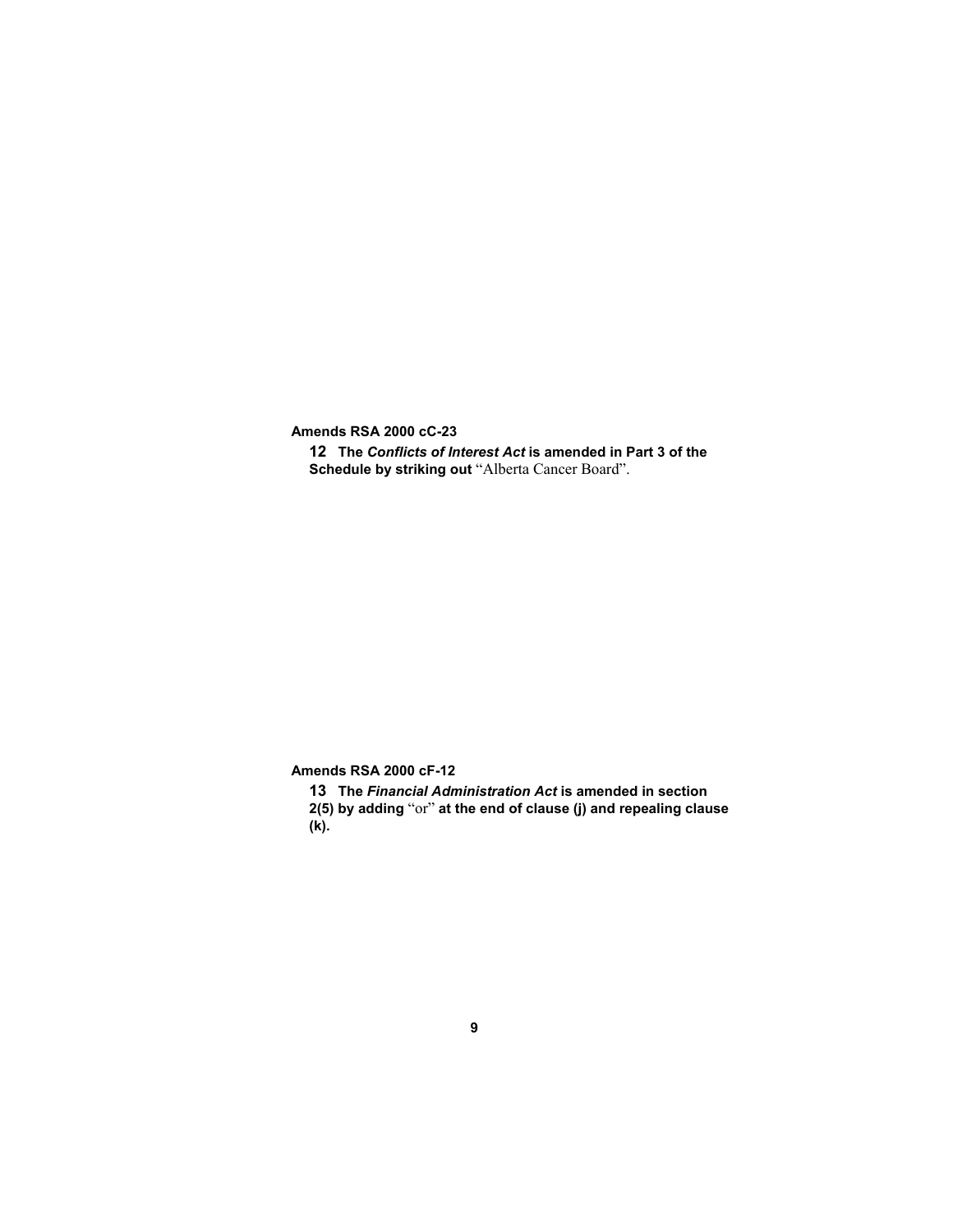*to produce any documents, records or other information the person has in the person's possession or under the person's control that may relate to the proceedings before the Court with respect to a child.* 

*(3) If, as the result of the issuing of a subpoena under subsection (1), a person is required to produce any documents, records or other information that is otherwise confidential under the Alcohol and Drug Abuse Act, the Health Information Act or the Public Health Act, as the case may be, the documents, records or other information shall be dealt with in accordance with this section.* 

**12** Amends chapter C-23 of the Revised Statutes of Alberta 2000. Part 3 of the Schedule presently reads in part:

> *Part 3 Other Disqualifying Offices*

*The Lieutenant Governor in Council may by regulation amend this Part to add any office the Lieutenant Governor in Council considers appropriate for the purposes of this Act.* 

*The office of chair or member of any of the following: Agriculture Financial Services Corporation Alberta Agricultural Products Marketing Council Alberta Apprenticeship and Industry Training Board under the Apprenticeship and Industry Training Act Alberta Insurance Rate Board Alberta Building Standards Council Alberta Cancer Board* 

**13** Amends chapter F-12 of the Revised Statutes of Alberta 2000. Section  $2(5)(k)$  presently reads:

*(5) This Act, except this section and sections 1, 5, 6, 7, 13(3), 77, 80 and 81, does not apply to the following:* 

 *(k) the Alberta Cancer Board, or*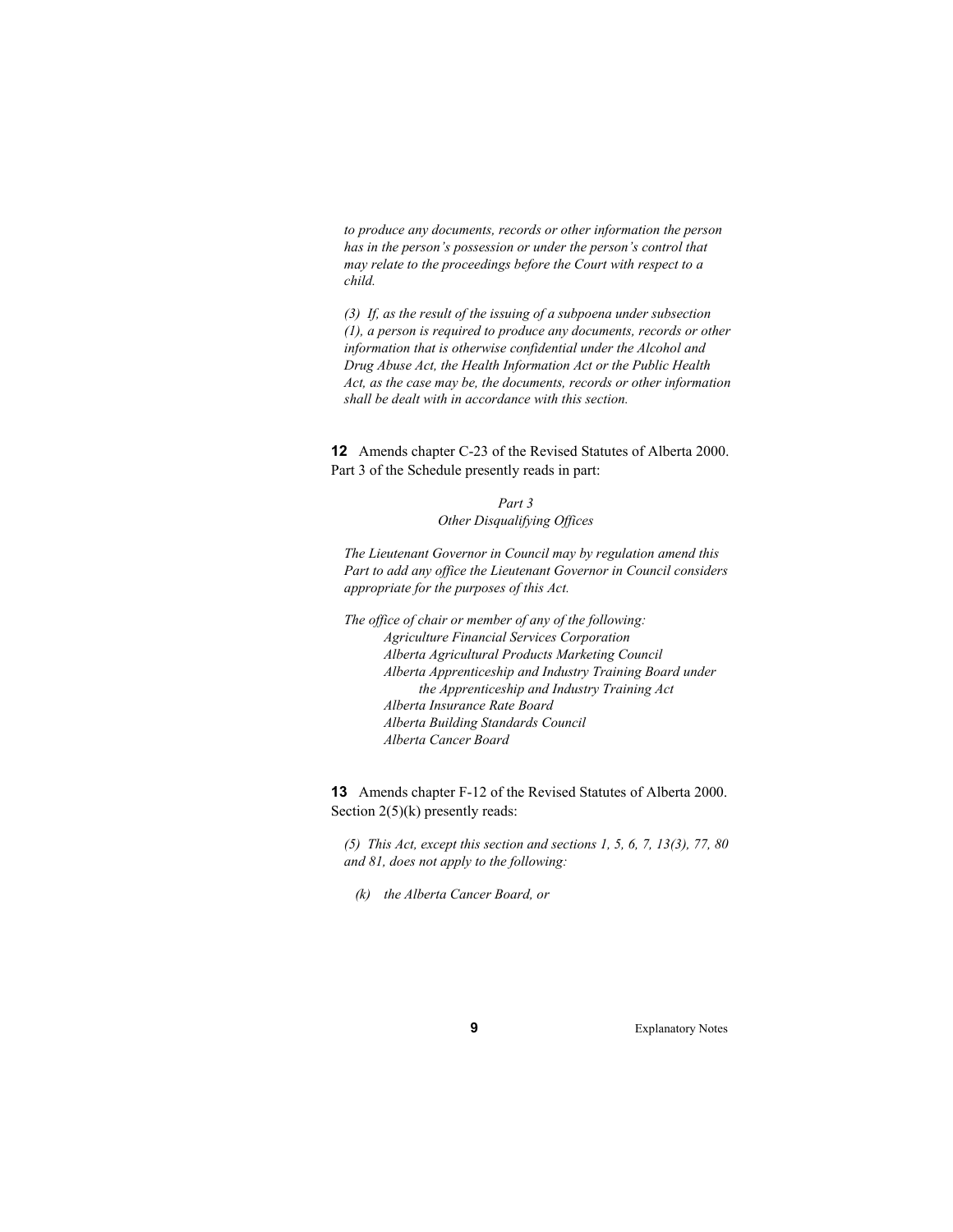**Amends RSA 2000 cF-15** 

**14 The** *Fiscal Responsibility Act* **is amended in section 1(a)(i)(D) by striking out** ", the Alberta Cancer Board under the *Cancer Programs Act*".

**Amends RSA 2000 cF-25** 

**15 The** *Freedom of Information and Protection of Privacy Act* **is amended by repealing section 1(g)(i)(B) and (iv)**.

**Amends RSA 2000 cG-10** 

**16 The** *Government Organization Act* **is amended in Schedule 7 by repealing section 1(1)(b)(iii) and (iv).**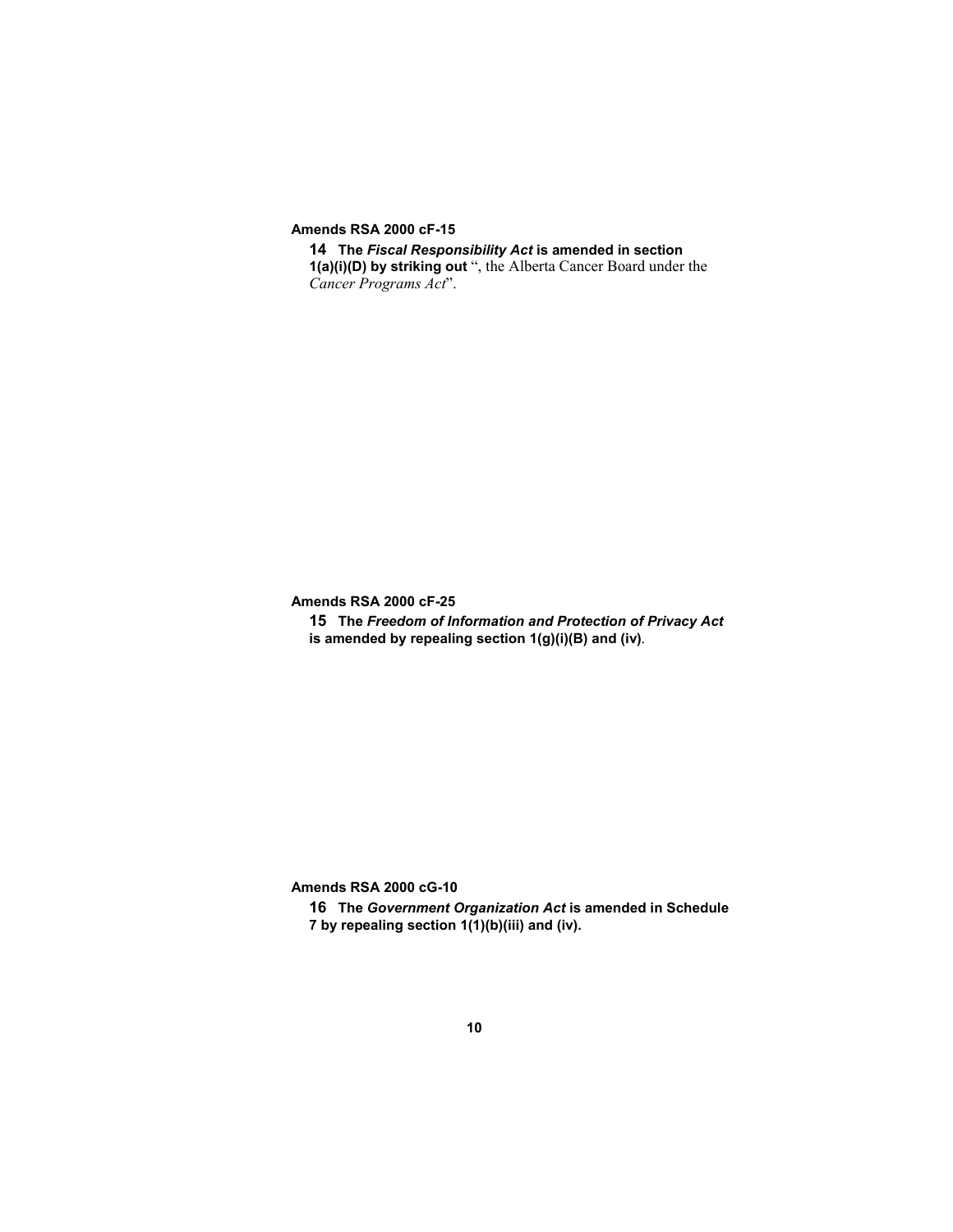**14** Amends chapter F-15 of the Revised Statutes of Alberta 2000. Section  $1(a)(i)(D)$  presently reads:

- *1 In this Act,*
- *(a) "accumulated debt" means the aggregate amount of* 
	- *(i) unredeemed Government securities that have not matured and that are issued in respect of money raised under section 56(1) of the Financial Administration Act, excluding* 
		- *(D) any amounts raised on or after April 1, 2008 for the purpose of constructing, purchasing or extending the life of capital assets of school boards under the School Act, regional health authorities under the Regional Health Authorities Act, the Alberta Cancer Board under the Cancer Programs Act and public post-secondary institutions under the Post-secondary Learning Act,*

**15** Amends chapter F-25 of the Revised Statutes of Alberta 2000. Section  $1(g)(i)(B)$  and  $(iv)$  presently read:

- *1 In this Act,*
- *(g) "health care body" means* 
	- *(i) the board of an approved hospital as defined in the Hospitals Act other than an approved hospital that is* 
		- *(B) established and operated by the Alberta Cancer Board continued under the Cancer Programs Act,*
	- *(iv) the Alberta Cancer Board continued under the Cancer Programs Act,*

**16** Amends chapter G-10 of the Revised Statutes of Alberta 2000. Schedule 7, section 1(1)(b) presently reads in part:

- *1(1) In this section,*
- *(b) "health board" means*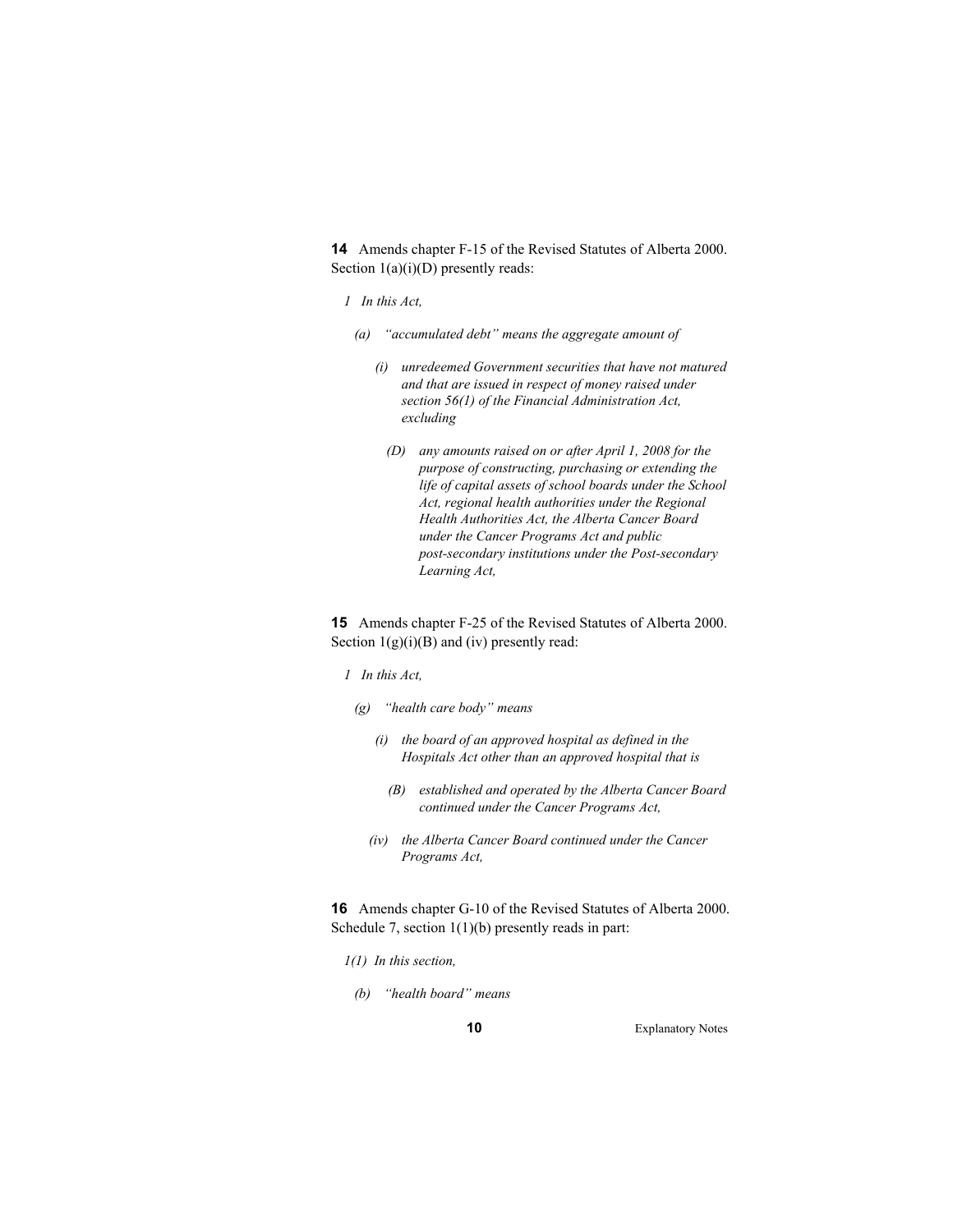#### **Amends RSA 2000 cH-1**

**17(1) The** *Health Care Protection Act* **is amended by this section**.

**(2) Section 18(5) is amended by striking out** "section 28(1)(b) of the *Cancer Programs Act* or".

#### **(3) Section 29 is amended**

- **(a) in clause (h) by striking out** "and the Alberta Cancer Board";
- **(b) in clause (n)(i) by striking out** ", the *Cancer Programs Act*".

**Amends RSA 2000 cH-5** 

- **18 The** *Health Information Act* **is amended in section 1(1)** 
	- **(a) by repealing clause (f)(i)(B), (vii) and (xv);**
	- **(b) in clause (m) by adding** "or" **at the end of subclause (iii) and repealing subclause (iv).**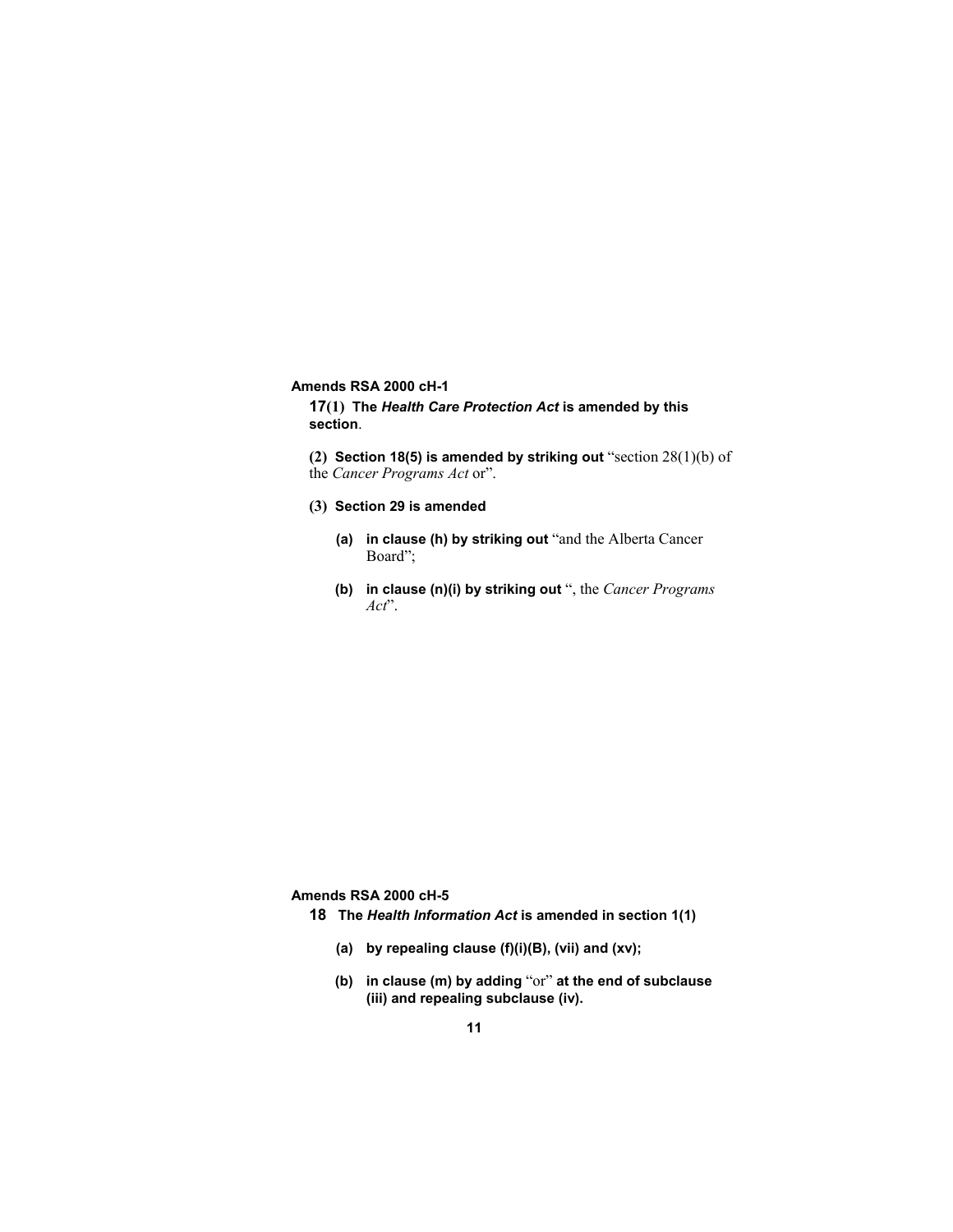- *(i) the owner of a non-regional hospital as defined in the Hospitals Act;*
- *(ii) the owner of a nursing home as defined in the Nursing Homes Act;*
- *(iii) the Alberta Cancer Board;*
- *(iv) the Alberta Alcohol and Drug Abuse Commission;*

**17** Amends chapter H-1 of the Revised Statutes of Alberta 2000. Sections 18(5) and 29(1) presently read:

*(5) The Minister may by order withdraw a designation of a surgical facility or amend the designation to delete one or more of the surgical services that the designated surgical facility is authorized to provide where the Minister is satisfied that there has been a contravention of this Act, the regulations, an approved agreement, a term or condition imposed under section 8(2), 11(3) or 15(4) or a conflict of interest bylaw referred to in section 28(1)(b) of the Cancer Programs Act or section 7(1) of the Regional Health Authorities Act.* 

- *29 In this Act,*
- *(h) "health authority" means a regional health authority and the Alberta Cancer Board;*
- *(n) "public hospital" means* 
	- *(i) a hospital that is established by or under, or the establishment or operation of which is governed by, the Hospitals Act, the Regional Health Authorities Act, the Cancer Programs Act or the Workers' Compensation Act, or*
	- *(ii) a hospital that is established by the Government of Alberta or the Government of Canada;*

**18** Amends chapter H-5 of the Revised Statutes of Alberta 2000. Section  $1(1)(f)$  and  $(m)$  presently read in part:

- *1(1) In this Act,* 
	- *(f) "custodian" means*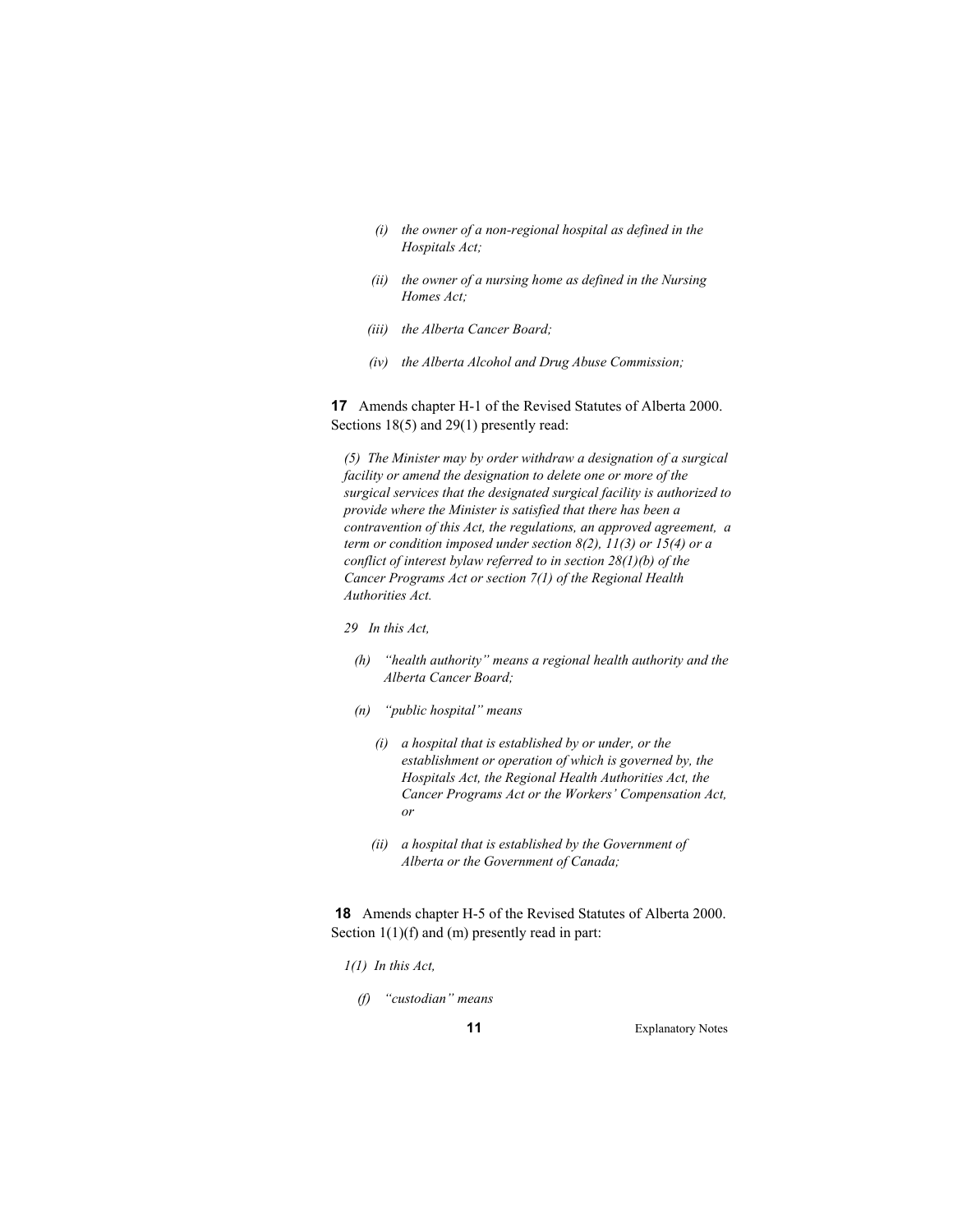# **Amends RSA 2000 cH-7**

**19(1) The** *Health Professions Act* **is amended by this section**.

**(2) Section 13(2)(c) is repealed and the following is substituted**:

(c) a member or officer of a regional health authority or the Advisory Board.

**(3) Section 51(1)(a) is amended by striking out** "a hospital, clinic or centre operated by the Alberta Alcohol and Drug Abuse Commission,".

**(4) Schedule 7, section 12(2)(a) is amended by striking out** ", the *Cancer Programs Act*".

**(5) Schedule 21 is amended by repealing section 8(1)(d).**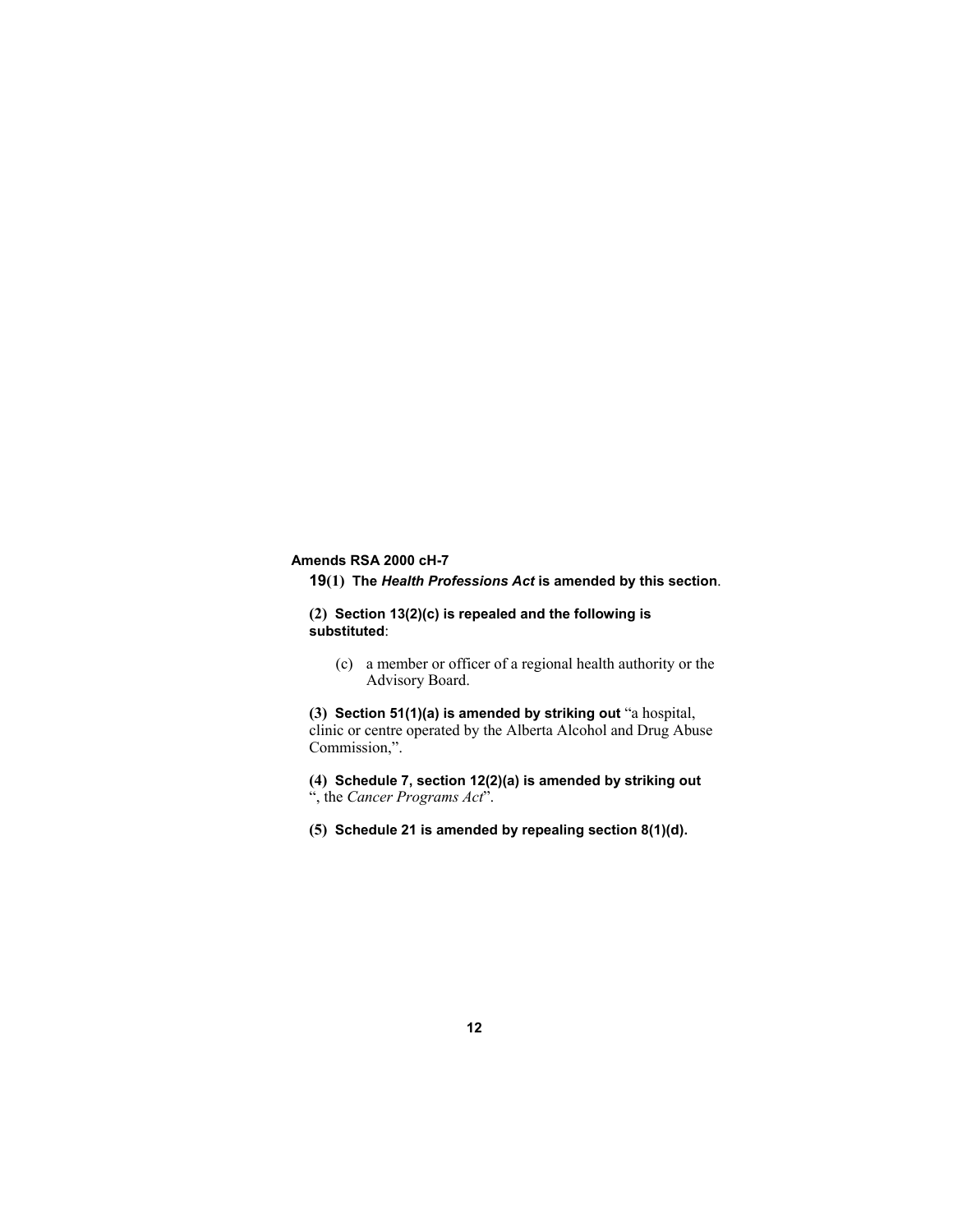- *(i) the board of an approved hospital as defined in the Hospitals Act other than an approved hospital that is* 
	- *(B) established and operated by the Alberta Cancer Board continued under the Cancer Programs Act;*
- *(vii) the Alberta Cancer Board continued under the Cancer Programs Act;*

 *but does not include* 

- *(xv) the Alberta Alcohol and Drug Abuse Commission continued under the Alcohol and Drug Abuse Act, or*
- *(m) "health service" means a service that is provided to an individual* 
	- *(iv) by the Alberta Alcohol and Drug Abuse Commission continued under the Alcohol and Drug Abuse Act, or*

**19** Amends chapter H-7 of the Revised Statutes of Alberta 2000. Sections 13(2), 51(1), Schedule 7, section 12(2) and Schedule 21, section 8(1)(d) presently read in part:

*13(2) The following are not eligible to be appointed as public members:* 

 *(c) a member or officer of a regional health authority, the Advisory Board, the Alberta Mental Health Board or the Alberta Cancer Board.* 

*51(1) In this section, "publicly funded facility" means an institution or facility where professional services are provided and that* 

 *(a) is an approved hospital as defined in the Hospitals Act, a nursing home as defined in the Nursing Homes Act, a correctional institution as defined in the Corrections Act, a facility as defined in the Mental Health Act, a diagnostic or treatment centre made available under section 49(b) of the Mental Health Act, a hospital, clinic or centre operated by the Alberta Alcohol and Drug Abuse Commission, a facility as defined in the Social Care Facilities Review Committee Act or an institution or facility operated by or approved by the Minister of Health and Wellness, or*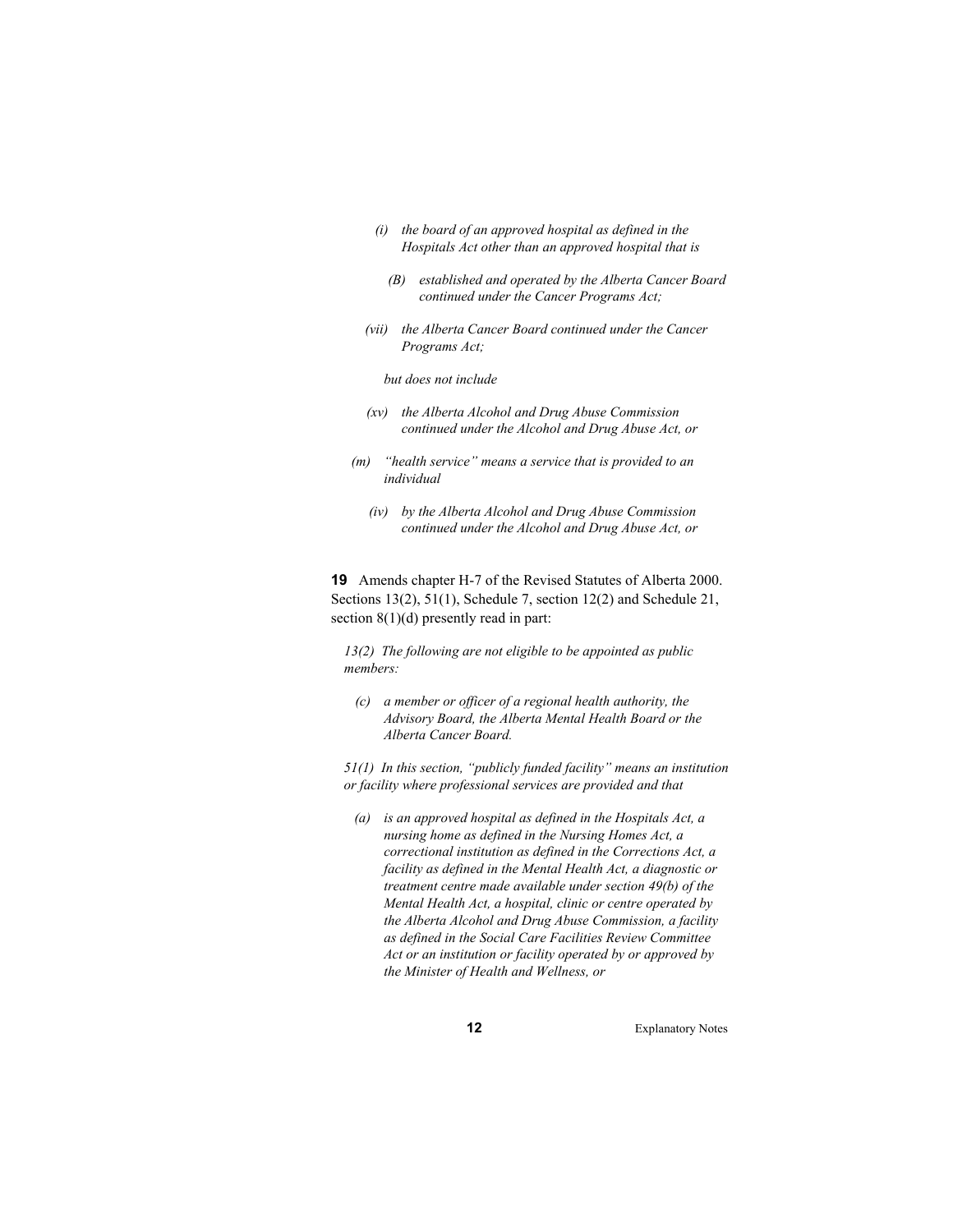# **Amends RSA 2000 cH-12**

- **20(1) The** *Hospitals Act* **is amended by this Act.**
- **(2) Section 15(3) is repealed**.
- **(3) Section 48(a)(i) is repealed**.

**Amends RSA 2000 cO-8** 

**21 The** *Ombudsman Act* **is amended by repealing section 1(b)(i.1), (c)(i)(E) and (e.1)(i)**.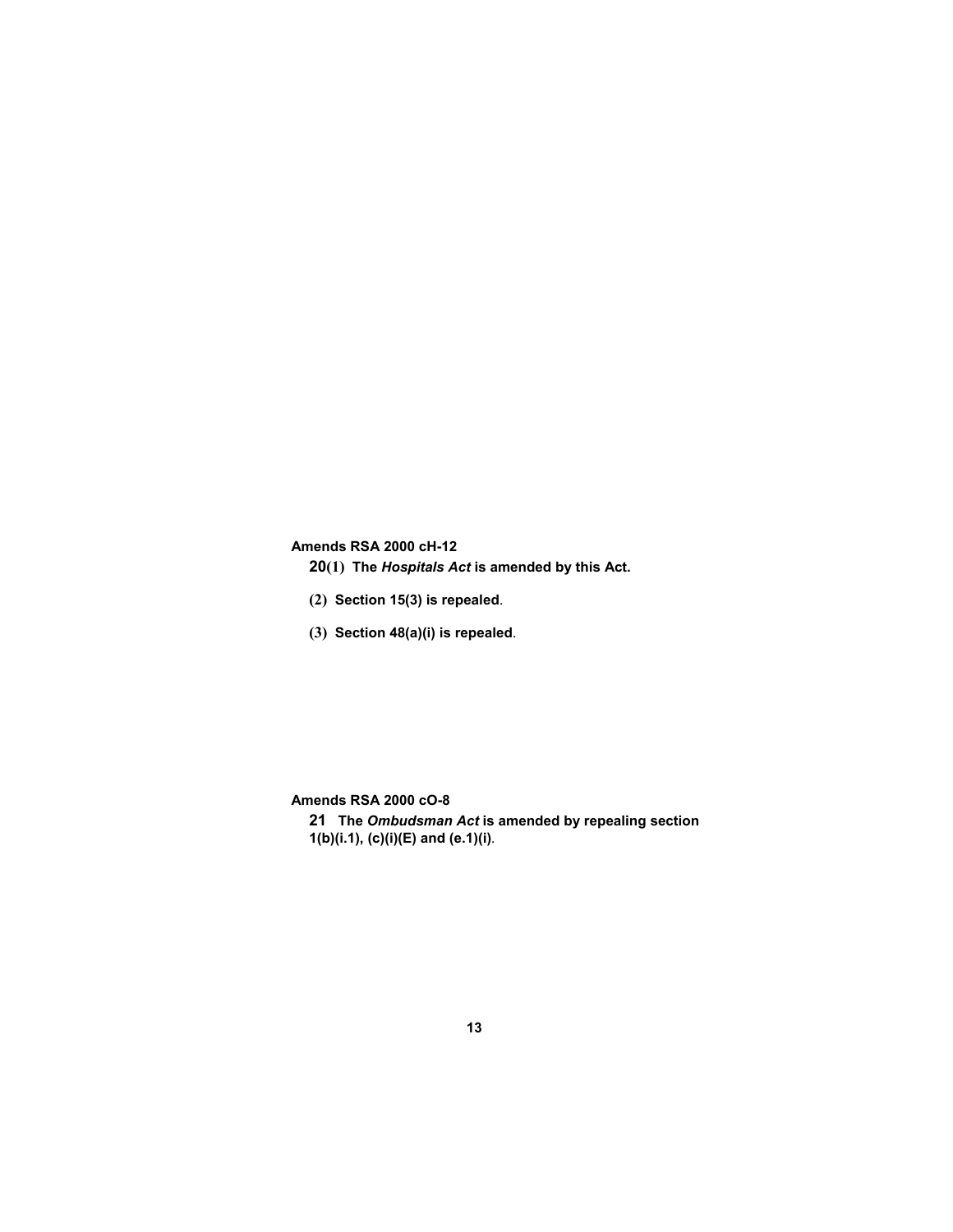*12(2) Subject to the Health Care Protection Act, subsection (1) does not apply to* 

- *(a) a hospital that is established by or under, or the establishment or operation of which is governed by, the Hospitals Act, the Regional Health Authorities Act, the Cancer Programs Act or the Workers' Compensation Act, or*
- *(b) a hospital or a health care facility that is established by the Government of Alberta or the Government of Canada.*

*8(1) This section applies to all facilities in which regulated members of the College of Physicians and Surgeons of Alberta provide or cause to be provided diagnostic or treatment services, but does not apply to* 

 *(d) a hospital, clinic or centre operated by the Alberta Alcohol and Drug Abuse Commission, or* 

**20** Amends chapter H-12 of the Revised Statutes of Alberta 2000. Sections 15(3) and 48(a)(i) presently read:

*15(3) This section does not apply in the case of the Alberta Cancer Board.* 

*48 In this Part,* 

- *(a) "board" means a board as defined in section 9, but does not include* 
	- *(i) the Alberta Cancer Board under the Cancer Programs Act,*

**21** Amends chapter O-8 of the Revised Statutes of Alberta 2000. Section 1 presently reads in part:

- *1 In this Act,*
- *(b) "administrative head"* 
	- *(i.1) when used in reference to a health authority that is the Alberta Cancer Board means the chief executive officer appointed under the Cancer Programs Act,*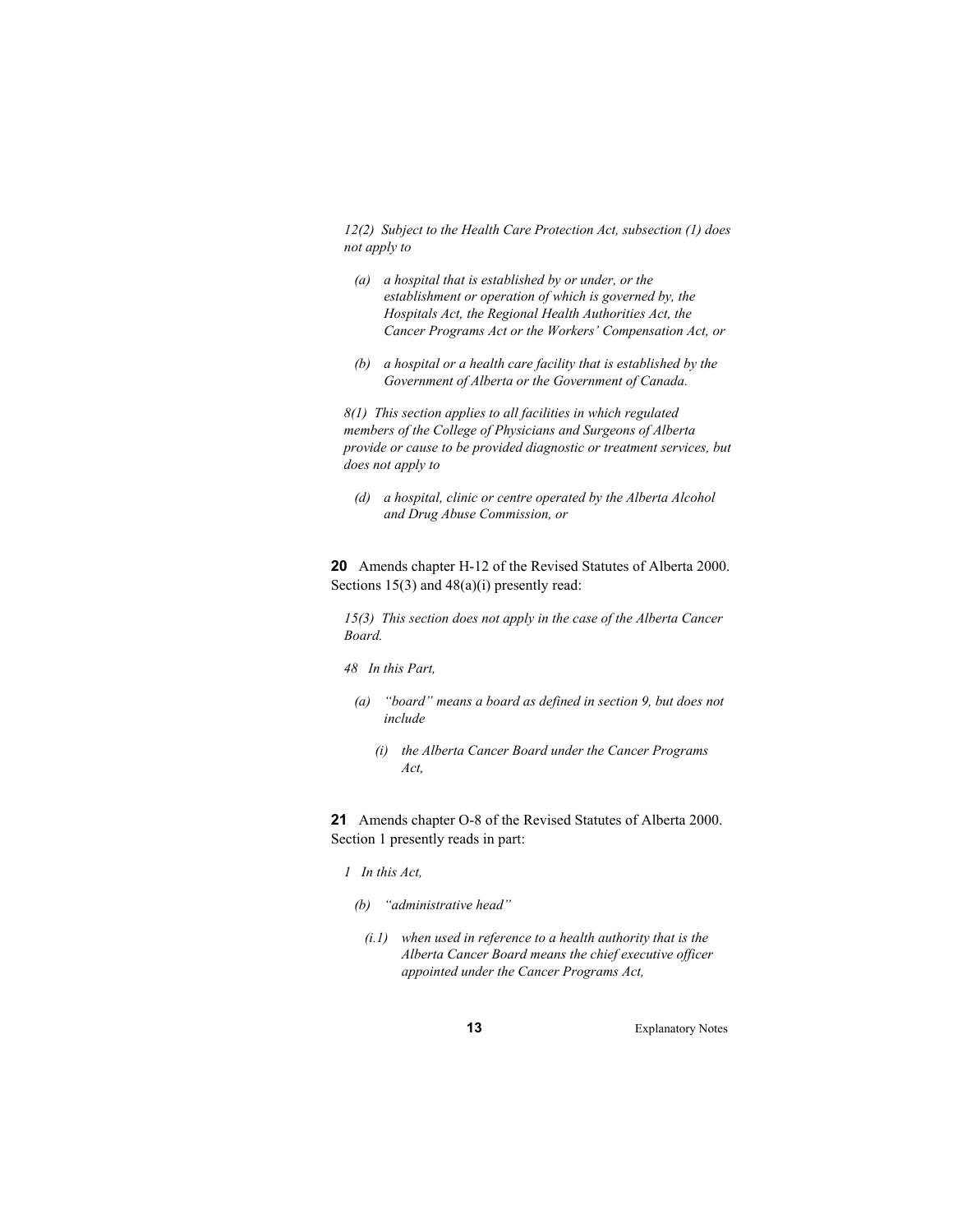**Amends SA 2005 cP-27.5** 

**22(1) The** *Protection of Children Abusing Drugs Act* **is amended by this section**.

- **(2) Section 1(1)(c) is repealed and the following is substituted**:
	- (c) "Co-ordinator" means the person designated by the Minister as the Co-ordinator;

**(3) Section 9(3) is amended by striking out** "*Alcohol and Drug Abuse Act,*".

**(4) Section 12(f) is repealed.** 

**(5) The following provisions are amended by striking out** "Commission" **wherever it occurs and substituting** "Co-ordinator":

section 2; section 3; section  $9(1)(a)$ .

**Amends RSA 2000 cP-30.3** 

**23 The** *Protection of Sexually Exploited Children Act* **is amended in section 6.5** 

**(a) by repealing subsection (1) and substituting the following:**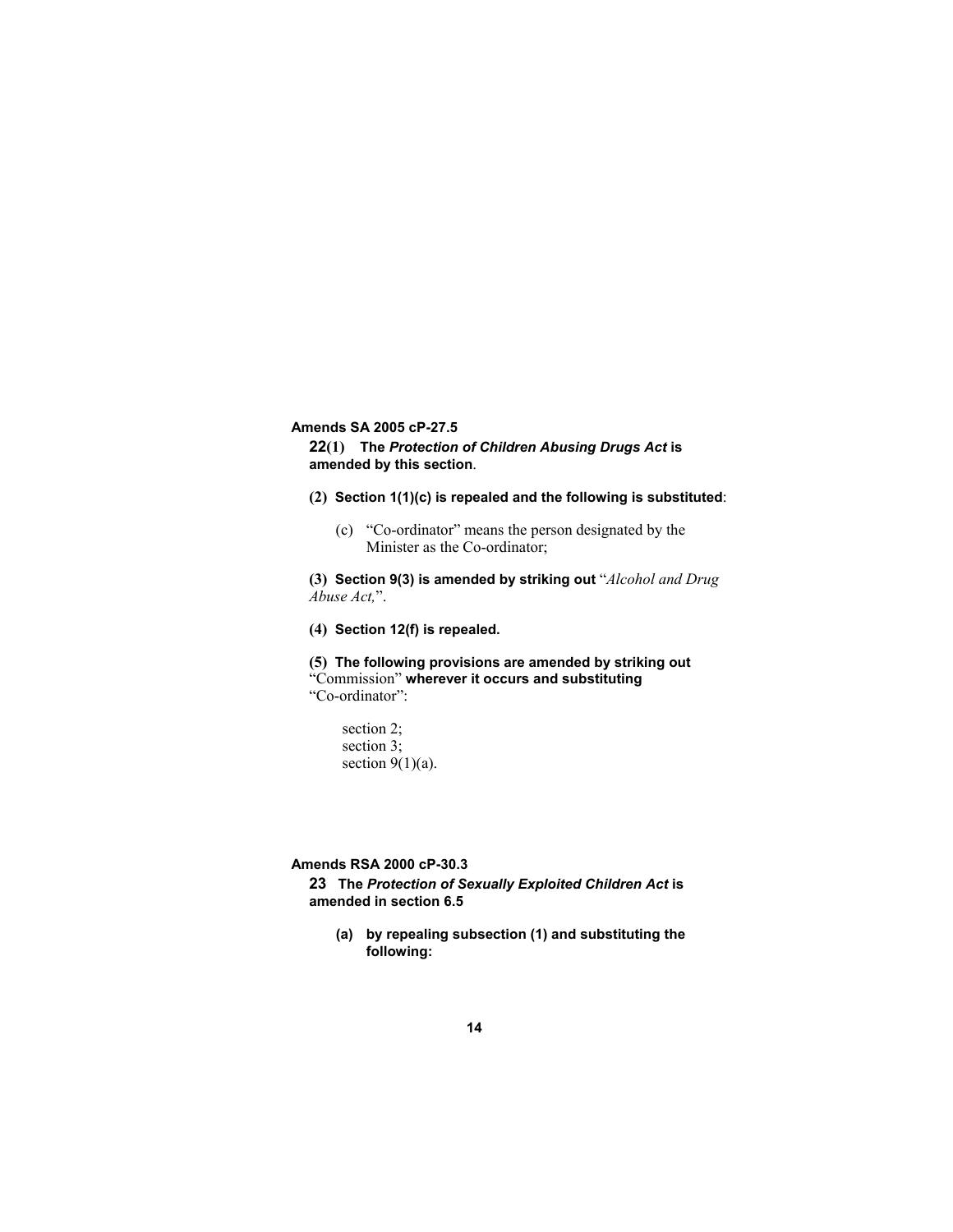- *(c) "agency" means* 
	- *(i) a Provincial agency as defined in section 1 of the Financial Administration Act, but not including* 
		- *(E) the Alberta Cancer Board,*
- *(e.1) "health authority" means* 
	- *(i) the Alberta Cancer Board continued under the Cancer Programs Act,*

**22** Amends chapter P-27.5 of the Statutes of Alberta, 2005. Sections 1(c), 9(3) and 12(f) presently read:

- *1(1) In this Act,*
- *(a) "alcohol" means liquor as defined under the Gaming and Liquor Act;*
- *(b) "child" means a person under 18 years of age;*
- *(c) "Commission" means the Alberta Alcohol and Drug Abuse Commission;*

*9(3) If as the result of the issuing of a subpoena under subsection (1) a person is required to produce any documents, records or other information that is otherwise confidential under the Alcohol and Drug Abuse Act, Hospitals Act, Mental Health Act or Public Health Act, the documents, records or other information must be dealt with in accordance with this section.* 

- *12 The Minister may make regulations* 
	- *(f) respecting panels of the Commission that include professionals who are not members of the Commission;*

**23** Amends chapter P-30.3 of the Revised Statutes of Alberta 2000. Section 6.5(1) and (3) presently read:

*6.5(1) Notwithstanding Part XXII of the Criminal Code (Canada), the Court may issue a subpoena requiring* 

 *(a) the Commission under the Alcohol and Drug Abuse Act,*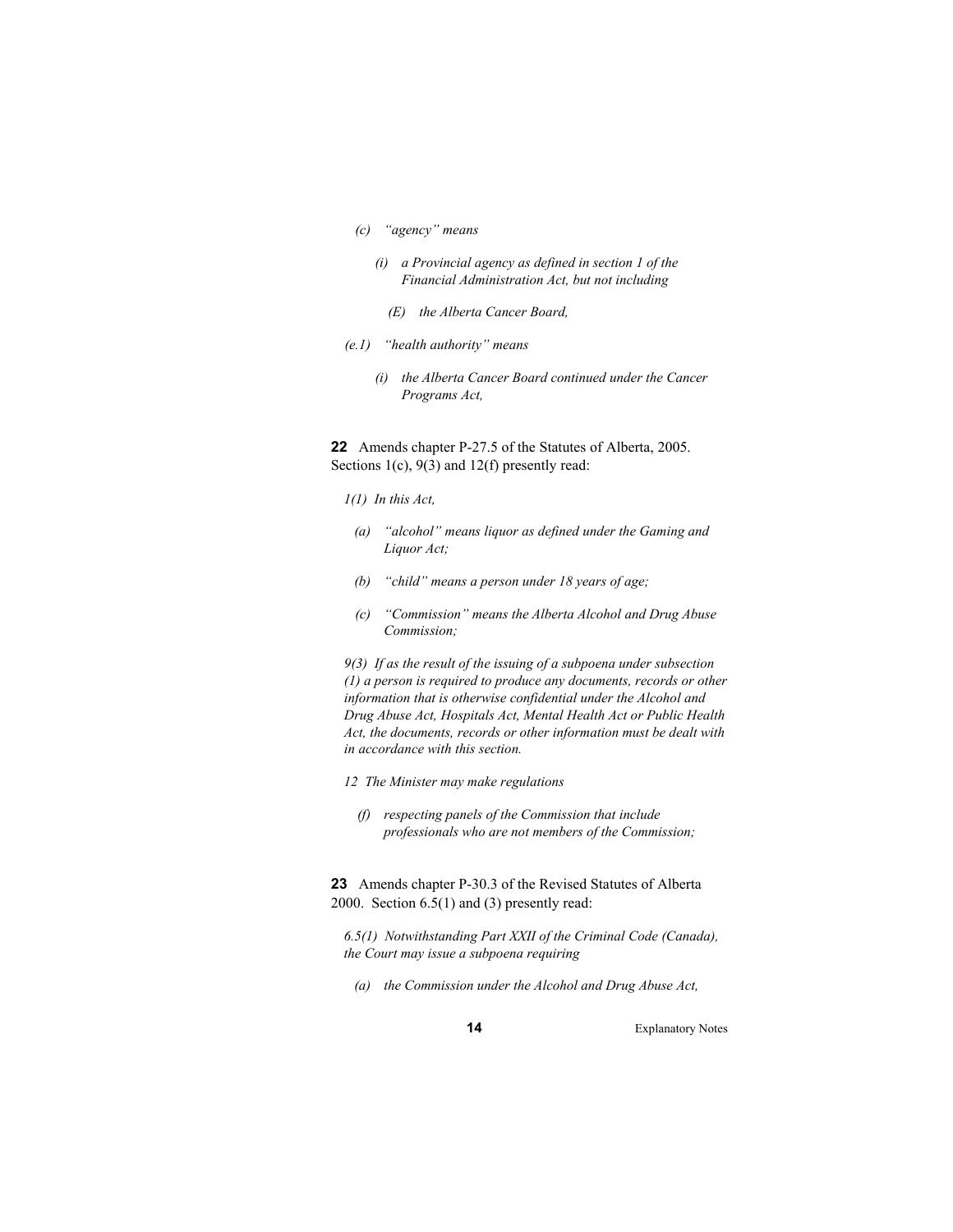# **Confidential evidence**

**6.5(1)** Notwithstanding Part XXII of the *Criminal Code* (Canada), the Court may issue a subpoena requiring a board under the *Hospitals Act* or the Chief Medical Officer under the *Public Health Act*, or the designate of either of them, to produce any documents, records or other information they possess or control that may relate to the proceedings before the Court with respect to a child.

**(b) in subsection (3) by striking out** "*Alcohol and Drug Abuse Act*,".

**Amends RSA 2000 cP-37** 

**24 The** *Public Health Act* **is amended in section 66.1(1) by adding** "or" **at the end of clause (f) and repealing clause (g).**

**Amends RSA 2000 cP-43** 

**25 The** *Public Service Employee Relations Act* **is amended in the Schedule by repealing section 1(m)**.

**Coming into force** 

**26** This Act comes into force on Proclamation.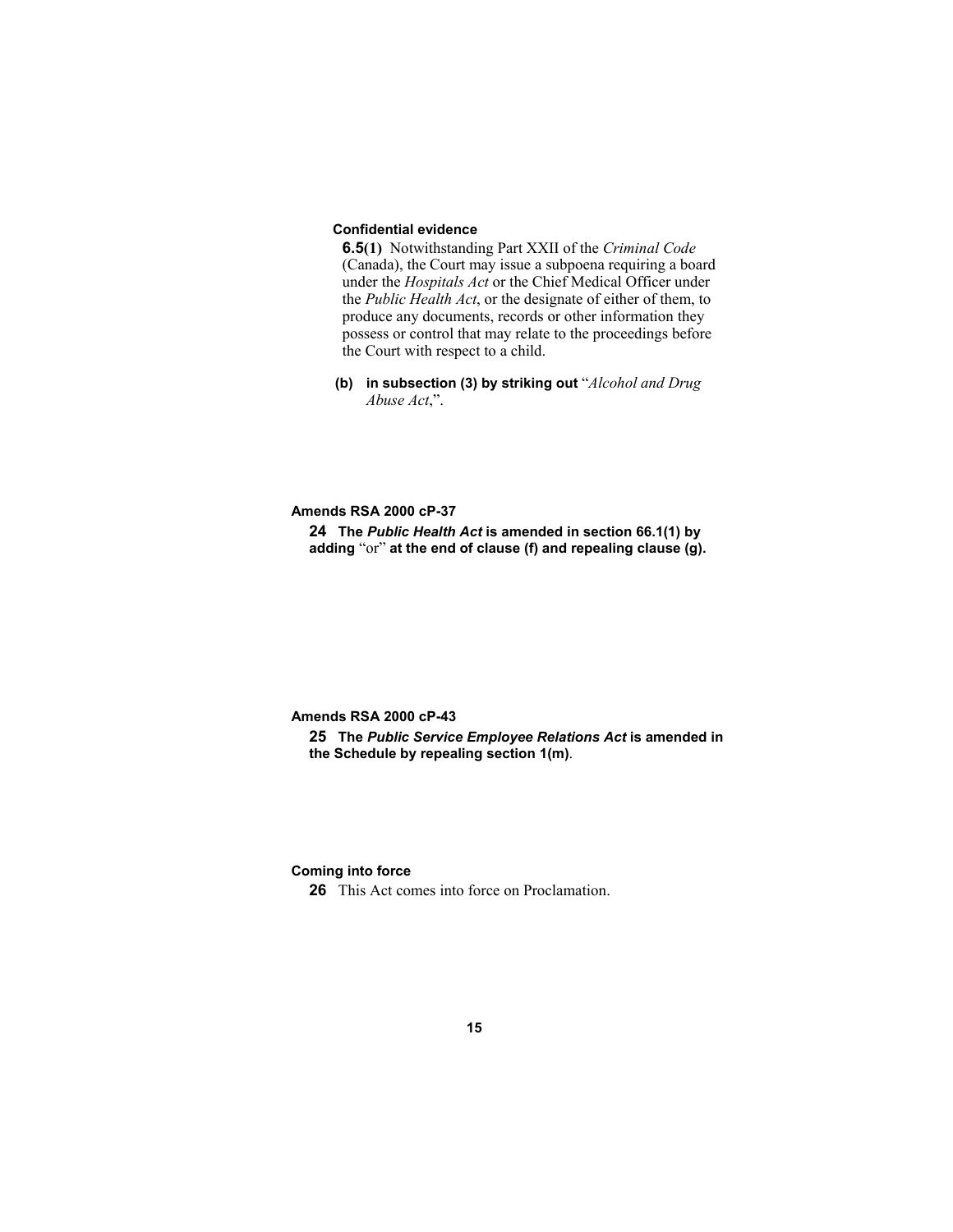- *(b) a board under the Hospitals Act,*
- *(c) a board under the Mental Health Act, or*
- *(d) the Chief Medical Officer under the Public Health Act,*

*or the designate of any of them to produce any documents, records or other information they possess or control that may relate to the proceedings before the Court with respect to a child.* 

*(3) If as the result of the issuing of a subpoena under subsection (1) a person is required to produce any documents, records or other information that is otherwise confidential under the Alcohol and Drug Abuse Act, Hospitals Act, Mental Health Act or Public Health Act, the documents, records or other information must be dealt with in accordance with this section.* 

**24** Amends chapter P-37 of the Revised Statutes of Alberta 2000. Section 66.1(1)(g) presently reads:

*66.1(1) No action for damages may be commenced against* 

 *(g) the Alberta Cancer Board, or* 

*for anything done or not done by that person in good faith while carrying out duties or exercising powers under this or any other enactment.* 

**25** Amends chapter P-43 of the Revised Statutes of Alberta 2000. Section 1(m) of the Schedule presently reads:

*1 All the following employers and all of the persons employed by them:* 

- *(m) the Alberta Cancer Board under the Cancer Programs Act.*
- **26** Coming into force.